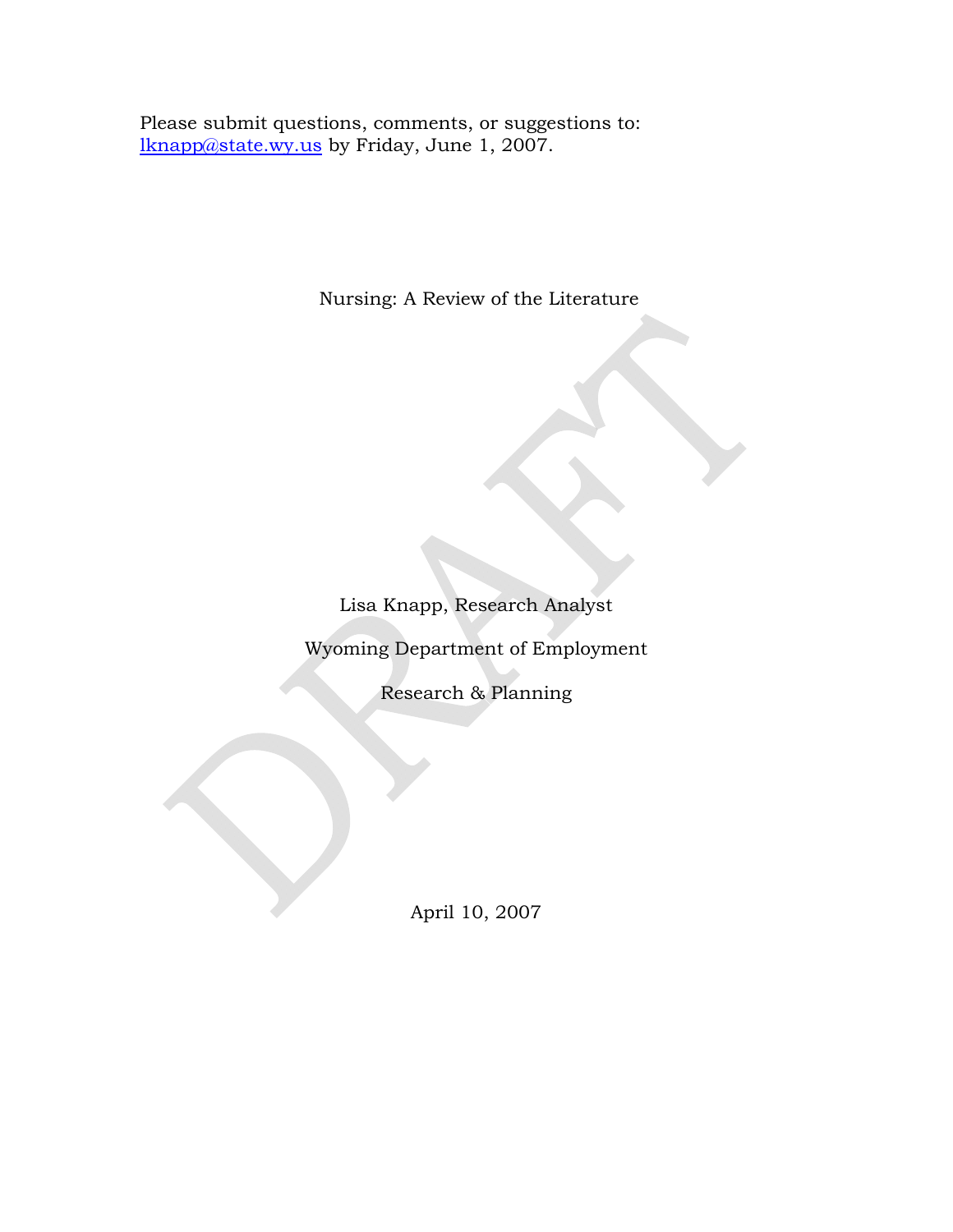## **SUPPLY**

**◊ Aging and retiring Nurse Educators**

- **◊ Fewer young nurses becoming Nurse Educators**
- **◊ More applicants than open positions in nursing schools**
- **◊ Greater professional opportunities for women**

### **DEMAND**

- **◊ Aging population**
- **◊ Increasing life expectancy**
- **◊ Increasing numbers of chronic illness**
- **◊ Many rural hospitals in Wyoming**

# **Nursing Shortage affected by:**

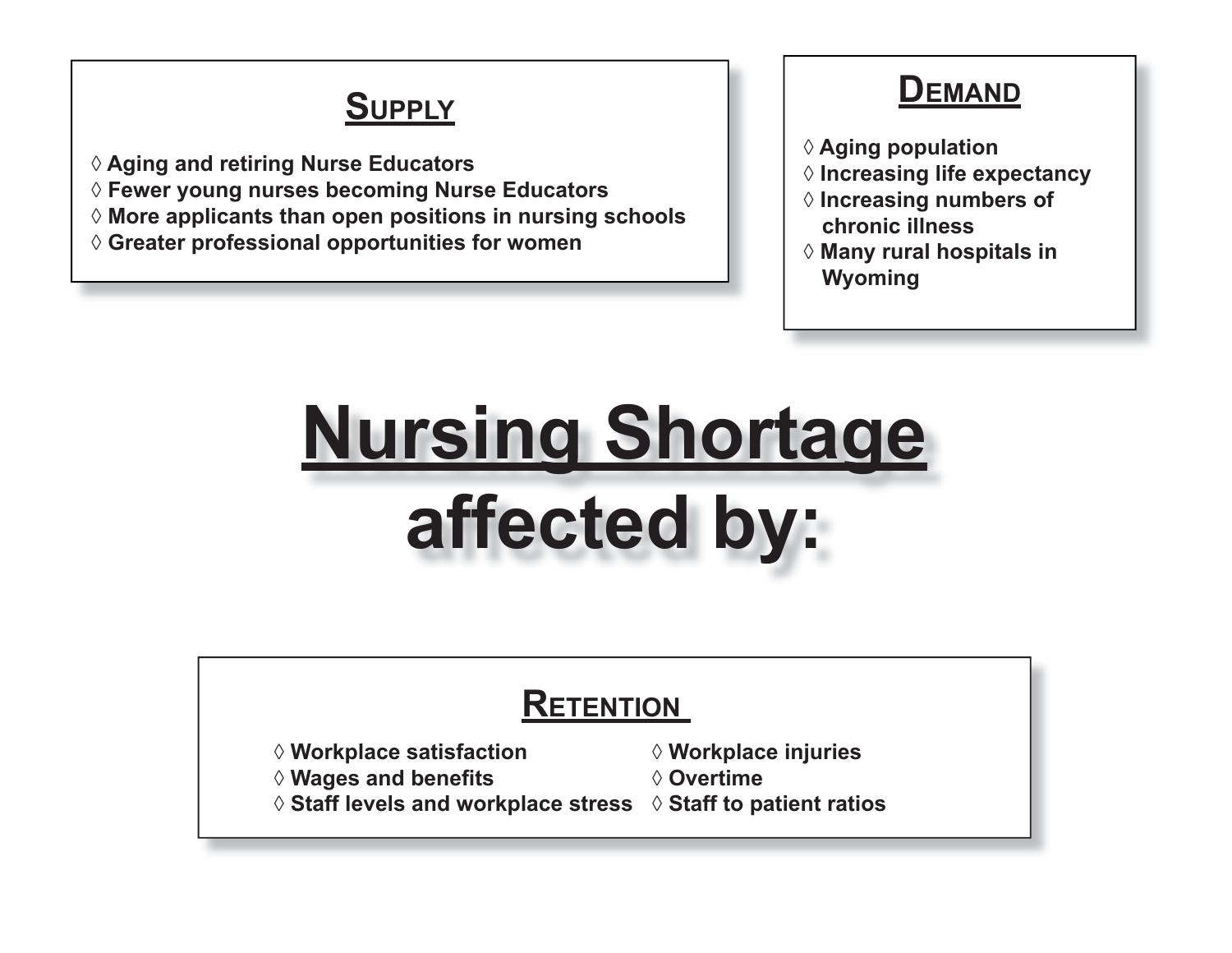According to the Bureau of Labor Statistics (2006, BLS), nurses treat, monitor, and educate patients; record medical histories; help to perform and analyze diagnostic tests; teach patients and family members how to manage illnesses and disorders; and provide patient and family support. Although three out of five registered nurse positions are found in hospitals, nurses also work in correctional institutions, schools, longterm care facilities, and pharmaceutical and medical research companies among others. They may also analyze health data, run educational seminars, or work in medical, legal, or investigative research areas (BLS, 2005).

Nursing shortages are not unusual occurrences. There have been recorded shortages of nurses in the 1950s, 1970s, 1980s, and the early 1990s. For the most part those shortages were remedied by offering better wages, better benefits, or by bringing in nurses from other countries (Berliner & Ginzberg, 2002). However, the current nursing shortage is different. It is still based, in part, on dissatisfaction with workplace issues such as wages. However, it is also due to an aging workforce and a decline in nursing school enrollment coupled with less space in nursing programs for new enrollees. These issues will be discussed later in this paper.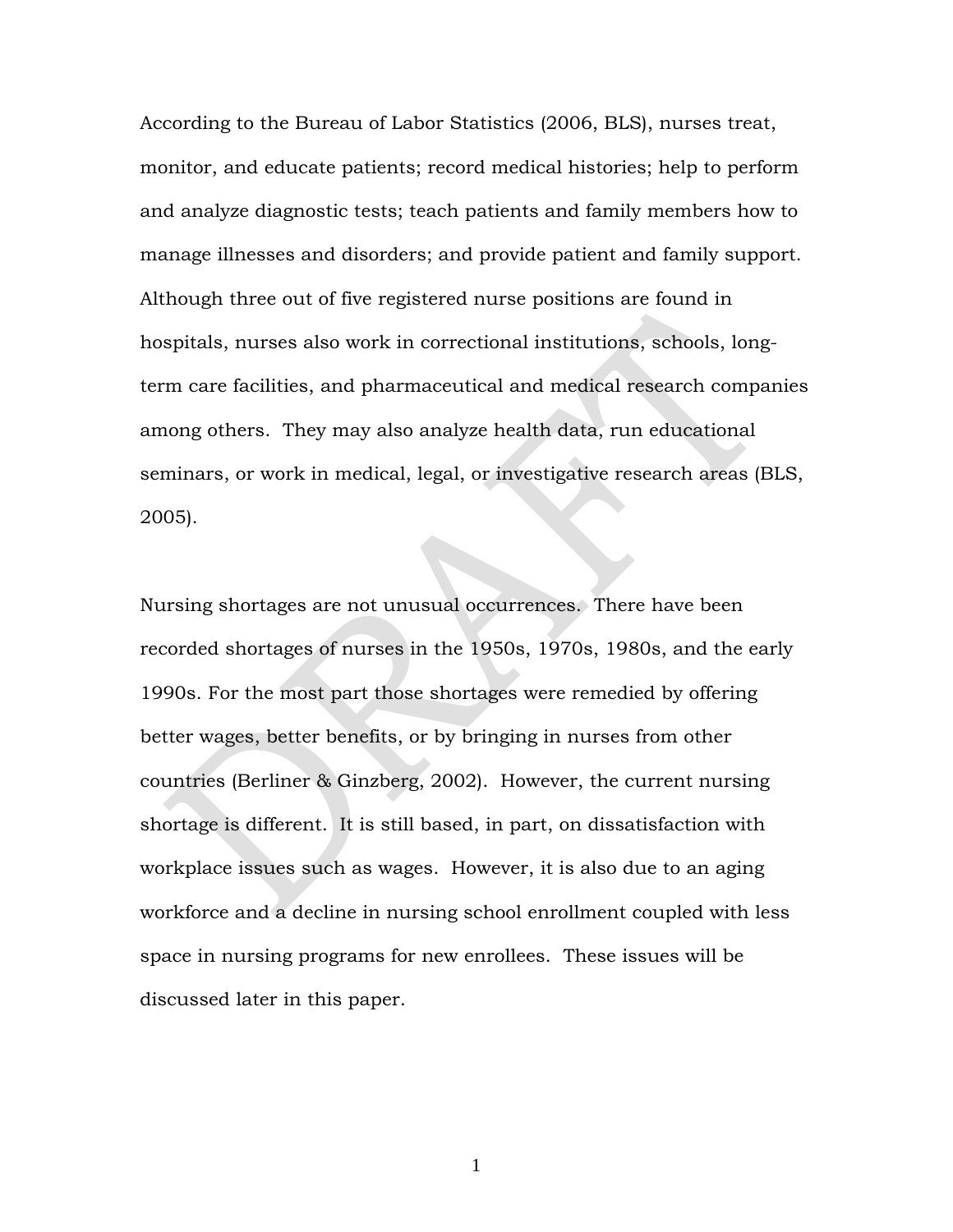It is difficult to predict the exact shortage of nurses the U.S. will face in the future because it depends not only on the number of vacancies, but also on the projected number of new positions needed to meet the needs of the nation's aging population. The Health Resources and Services Administration (HRSA) has created a projection model which shows that, if current trends continue, there will be a shortage of up to 1 million fulltime equivalent positions (HRSA, 2004). The BLS (2006) does not create projections for unfilled jobs, but modeling indicates that nursing jobs will grow "much faster than average" in the future.

A shortage of nurses can have negative consequences for both hospitals and patients. Studies have found that replacing a nurse can cost up to twice the nurse's salary with costs going to advertising, interviewing, increased use of traveling nurses, overtime payments for hospital staff, and money lost due to decreased productivity (Atencio, Cohen, & Gorenburg, 2003). Likewise, studies have shown that shortages of nurses in hospitals may cause emergency room overcrowding and fewer staffed beds, which, in turn, may cause the hospital to cancel services and programs or cancel some elective surgeries (Joint Commission on Accreditation of Organizations, 2005).

More serious, though, are the threats to patient health. Studies by Needleman, Buerhaus, Mattke, Stewart, and Zelvinsky (2002) found that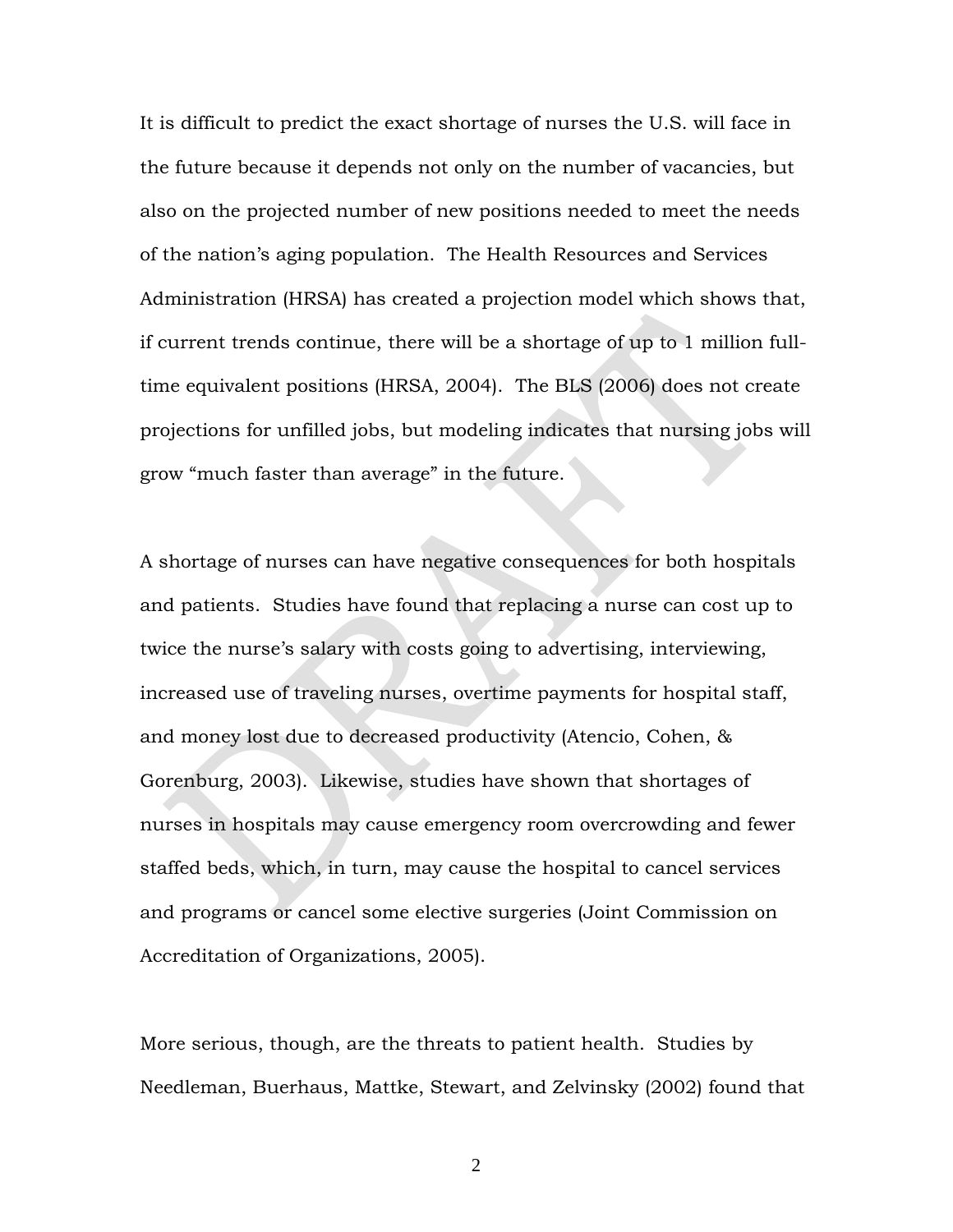more nurses resulted in lower levels of "failure to rescue" among surgery patients. These researchers also found that patients who received more attention from nurses were less likely to suffer from several common, non-fatal illnesses that were associated with a lack of nurses in past literature, such as urinary tract infections, pneumonia, gastrointestinal bleeding, and shock. Patients with attentive nurses were also more likely to have shorter hospital stays (Needleman, Buerhaus, Mattke, Stewart, Zelvinsky, 2001). Finally, Aiken, Clarke, Sloane, Sochalski, and Silber (2002) found that there is a 7.0% increase in patient mortality for every patient added to the average nurse's workload.

Although most of the following research focuses on nurses in acute care facilities, a shortage of nurses will also have a sizeable effect on longterm care facilities. The Baby Boom generation, which is currently between the ages of 44 and 62, will be entering facilities in greater numbers in 15-20 years, the same time frame as the projected peak of the nursing shortage. Even now some nursing homes are experiencing problems with providing quality care. A recent article from the Government Accountability Office (GAO) (2005) found that although the proportion of nursing homes that offer poor quality care has declined since 1999, there are still quite a few, and this number might be higher due to poor reporting. This report states that better surveying of nursing homes needs to take place. However, it is difficult to hire the RN staff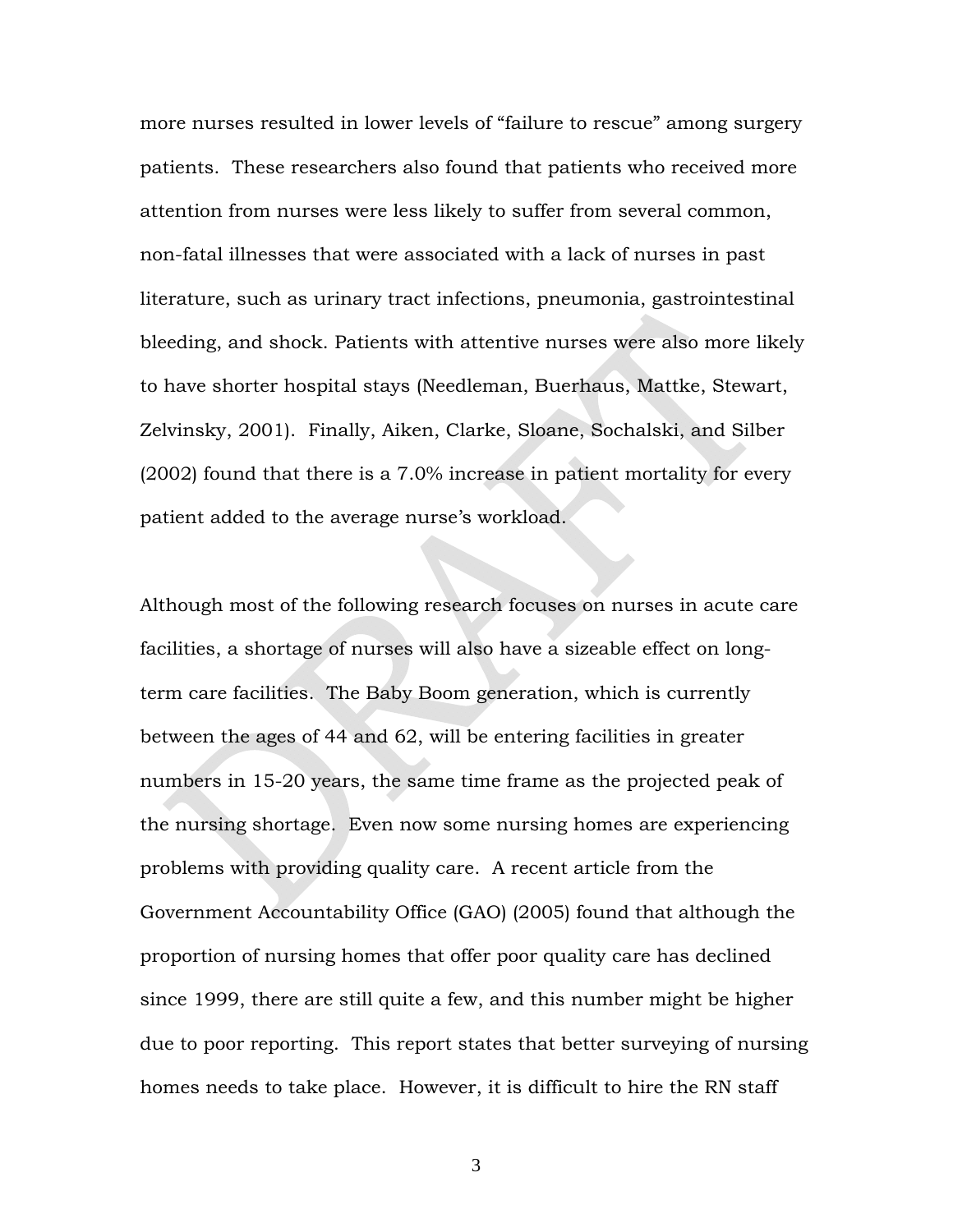necessary to survey these facilities due to the nurse shortage and the competition among hiring units. The report also states that the RNs that are hired to survey long term care facilities are often inexperienced at finding and reporting care-related problems and often do not stay long in the position.

#### *Demand Issues*

Several issues affect the current and future demand for nurses. The largest population in United States' history, the Baby Boomers, is aging, people are living longer today than ever before, and as people age they are more likely to suffer from one or more chronic diseases that require specialized care.

In the United States people age 65 or older make up approximately 12.5% of the population, but, as the Baby Boomers (born between 1946 and 1964) age, this is expected to increase to 20.2% by 2030. According to the Census Bureau (2005), Wyoming is one of 10 states in which the population older than 65 is predicted to be larger than the population under 18. In addition, the life expectancy of the average American has drastically increased over the past 100 years, from 46 years in 1900 to 76 years now, and is expected to further increase due to advances in medical technology and care techniques (Administration on Aging, 2002). Because of this trend, some groups estimate that the population over age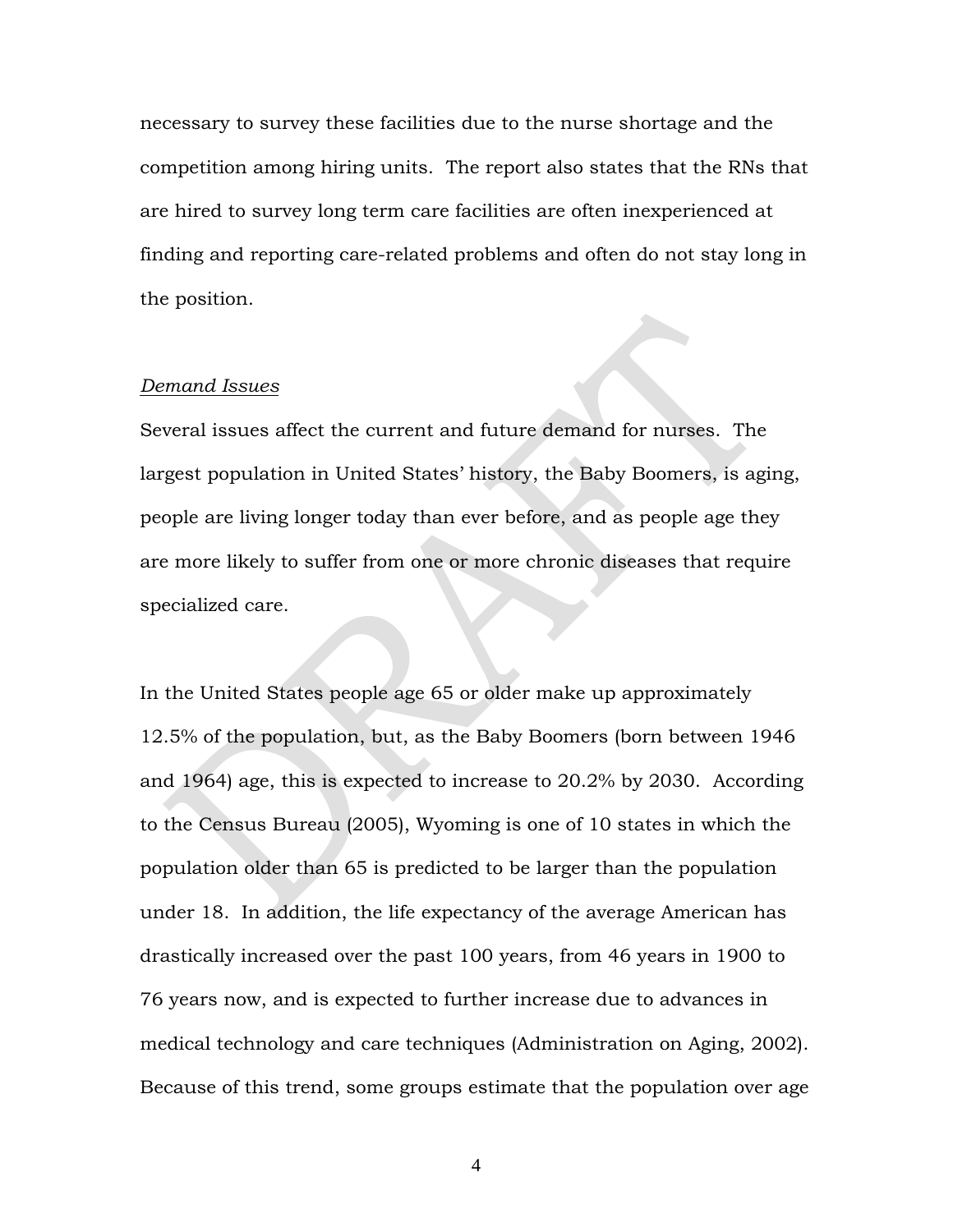85 will increase 377.0% by 2050 (Center for Health Workforce Studies, 2006).

With age, however, comes an increased likelihood of experiencing a chronic health condition such as arthritis, hypertension, or heart disease. Research has shown that up to 74.0% of people over the age of 65 have at least one chronic health condition and 65.0% have at least two or more. These health conditions most often include diseases of the circulatory system, endocrine diseases such as diabetes or thyroid problems, and metabolic disorders that lead to high blood pressure or high lipid and cholesterol levels (Wolff, Starfield, & Anderson, 2002).

Older people, especially those who have one or more chronic health ailment, are more likely to utilize health care services. This is not only because those health conditions in general require more medical supervision, but also because older generations are more informed about medical options and are more willing to seek them out than younger people (Center for Health Workforce Studies, 2002). In fact, of all age groups older than one year, those age 65 or older were most likely to visit a physician's office 6.6 visits per person compared to approximately 4 visits per person for those ages 50-64 and less than 3 visits per person for those ages 22-49. Similarly, although the average length of a hospital stay for all age groups has declined over time, the average length of stay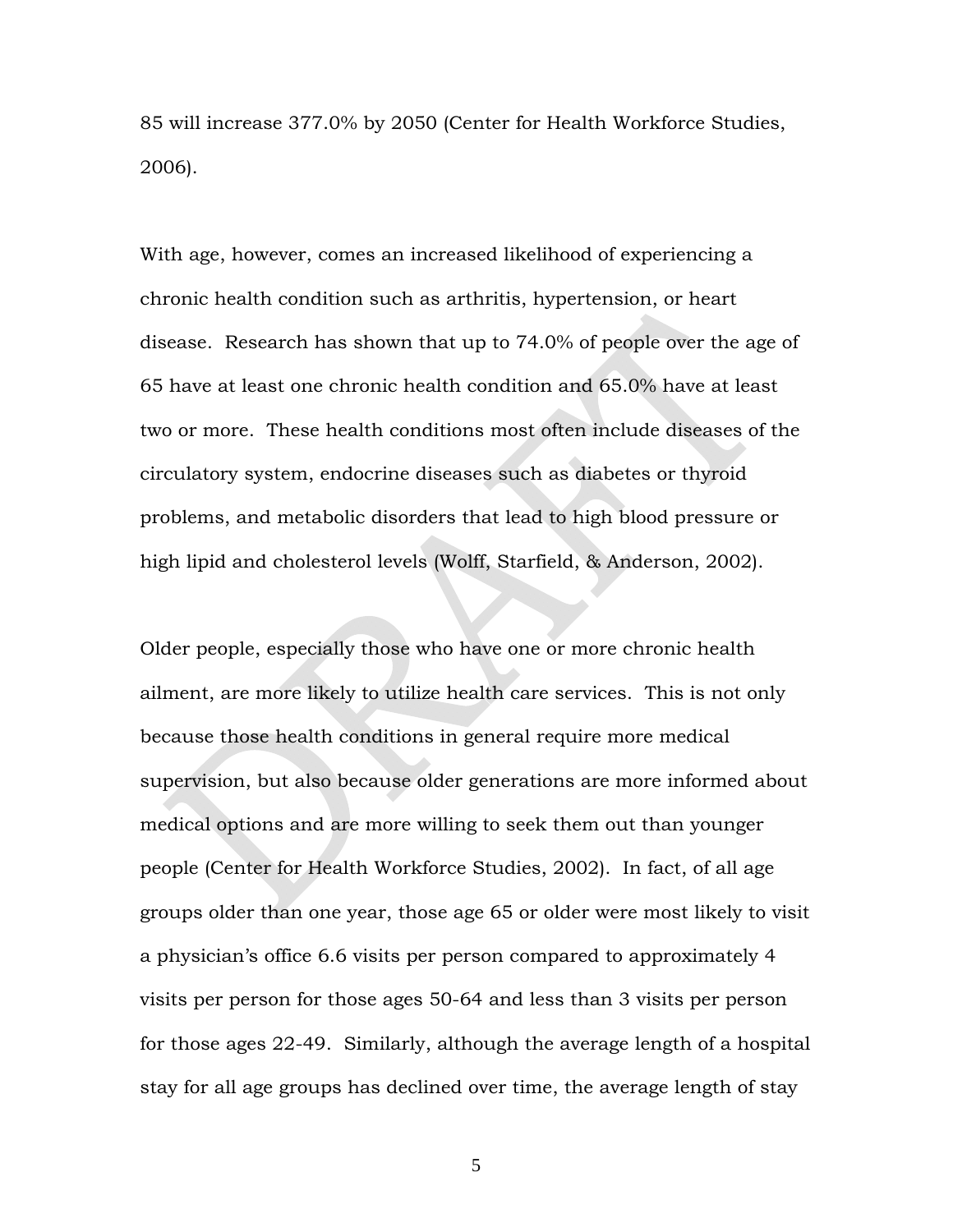for hospital patients over age 65 was longer at 5.4 days than that for all patients under age 65 (4.3 days) (National Center for Health Statistics, 2004).

Unfortunately, today's healthcare workforce is not prepared for the upcoming increase in older patients. According to the 2000 National Sample Survey of Registered Nurses (Spratley, Johnson, Solchalski, Fritz, & Spencer, 2000), of 2.2 million practicing registered nurses at the time, only 1.0% were certified to practice geriatrics. Additionally, only 4.0% of the nation's Bachelor's level nursing programs offered a comprehensive geriatrics program that included a course dedicated to geriatrics, clinical placements in geriatrics situations, and at least one faculty member certified in geriatrics nursing (Kovner, Mezey, & Harrington, 2002).

This lack of geriatric training, however, is not only a problem for the field of nursing, but also for physicians and other healthcare professionals. This type of training will become increasingly important in the near future not only because patients will be older, but because health problems in older adults may manifest themselves differently than in younger populations, and may therefore be misdiagnosed or overlooked altogether (Merck Institute of Aging and Health, 2004).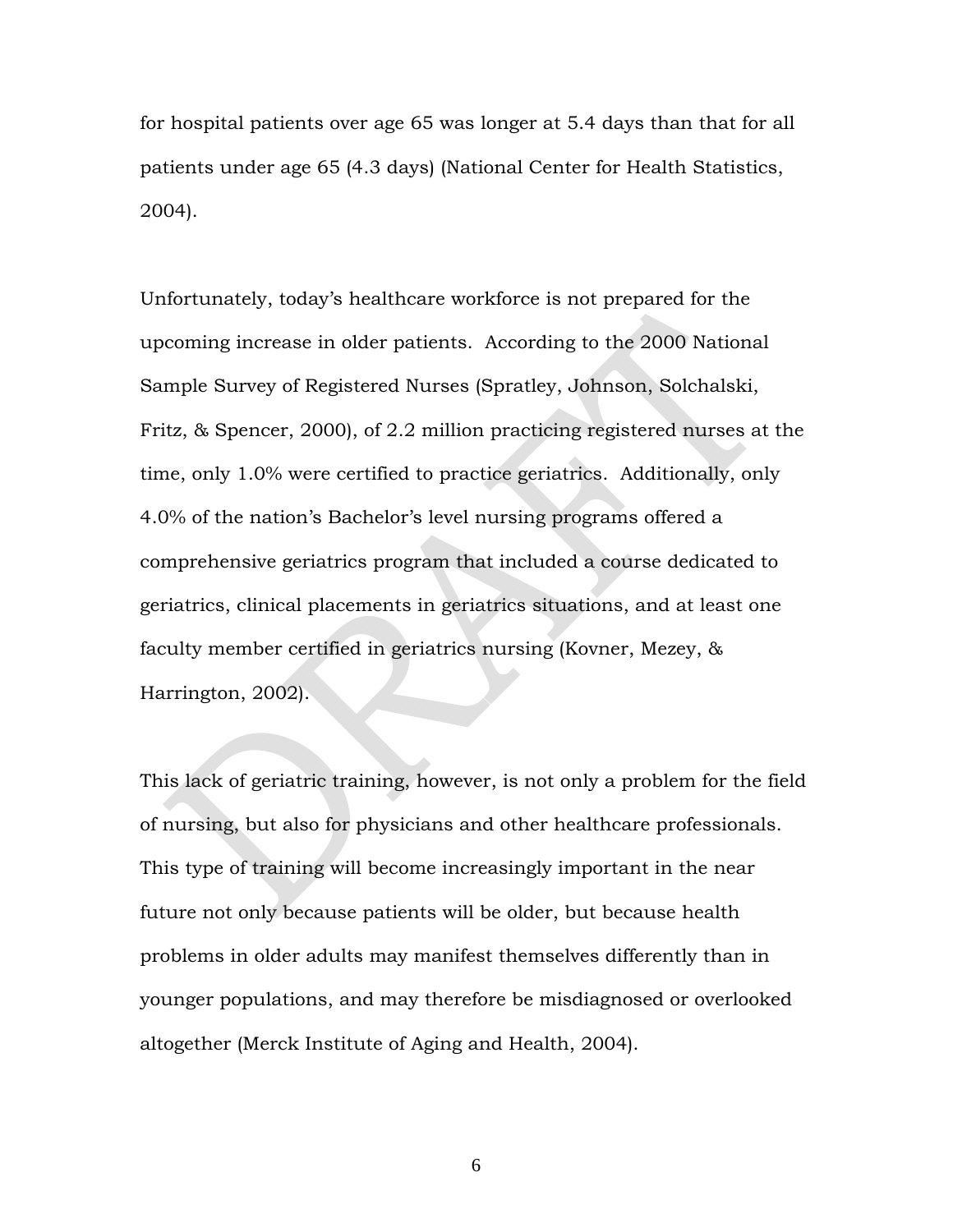#### *Supply Issues*

An aging population not only affects those who need medical care, but also those who provide that medical care. A study by Buerhaus, Staiger, and Auerbach (2000) shows that registered nurses are aging at a faster rate than other professionals, and the percent of registered nurses under age 30, estimated to make up only 12.0% of the nursing labor force, has declined faster than in any other occupation in the past 20 years. In addition, the average age of registered nurses nationally is 43.3 years, but as of 2000 the average age of nurses in Wyoming was slightly higher at 44.5 years (Glover, 2002). This means that many nurses are quickly reaching retirement age, and not enough younger nurses are filling those positions. Although recent research showed an increase of nurses entering the workforce in 2002 and 2003, researchers have determined that many are older men and women who are returning to the labor force in response to relatively high unemployment rates and a weaker economy (Buerhaus, Staiger, & Auerbach, 2004).

An important factor that has impacted the supply of nurses in the United States is an aging nursing faculty. As with practical nurses, nursing faculty members are nearing retirement. The average age of nursing professors nationwide ranges from 49 to 52 years (American Association of Colleges of Nurses, 2001).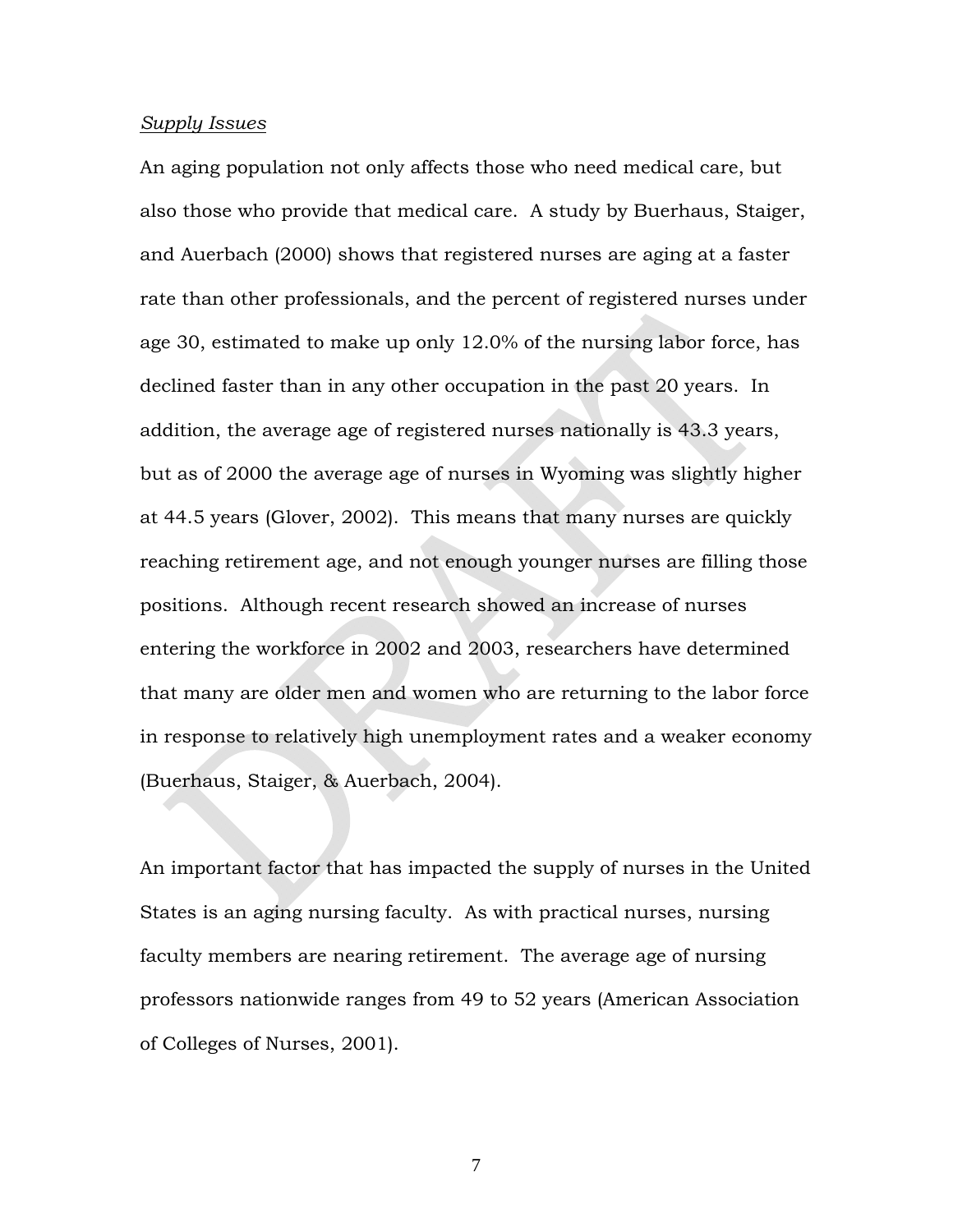Job dissatisfaction, particularly with wages, is often cited as a reason for the lack of nursing faculty. Studies have shown that someone with a nursing degree often can earn more working in the field than in a college environment (American Association of Colleges of Nurses, 2003). A Master's degree, or preferably a doctorate, in nursing is required to teach at the college level. The cost of obtaining one of these degrees can be high and may seem non-essential to nurses who already make better wages as practical nurses than they might as nurse educators (Larson, 2002).

Heavy workloads are also cited as factors that contribute to job dissatisfaction by nursing faculty. The responsibilities of college staff in general, and nursing educators specifically, have changed substantially since the 1980s. In addition to the traditional role of teaching, nurse educators are also expected to procure and carry out research grants, participate in many extracurricular activities, and create new and up-todate courses to incorporate new technology (Berberet and McMillan, 2002).

The lack of nursing faculty results in fewer people being accepted into nursing programs, which, in turn, limits the number of future graduates who will enter the workforce. It has been estimated that although college enrollments increased by 14.1% in 2004, 32,000 qualified applicants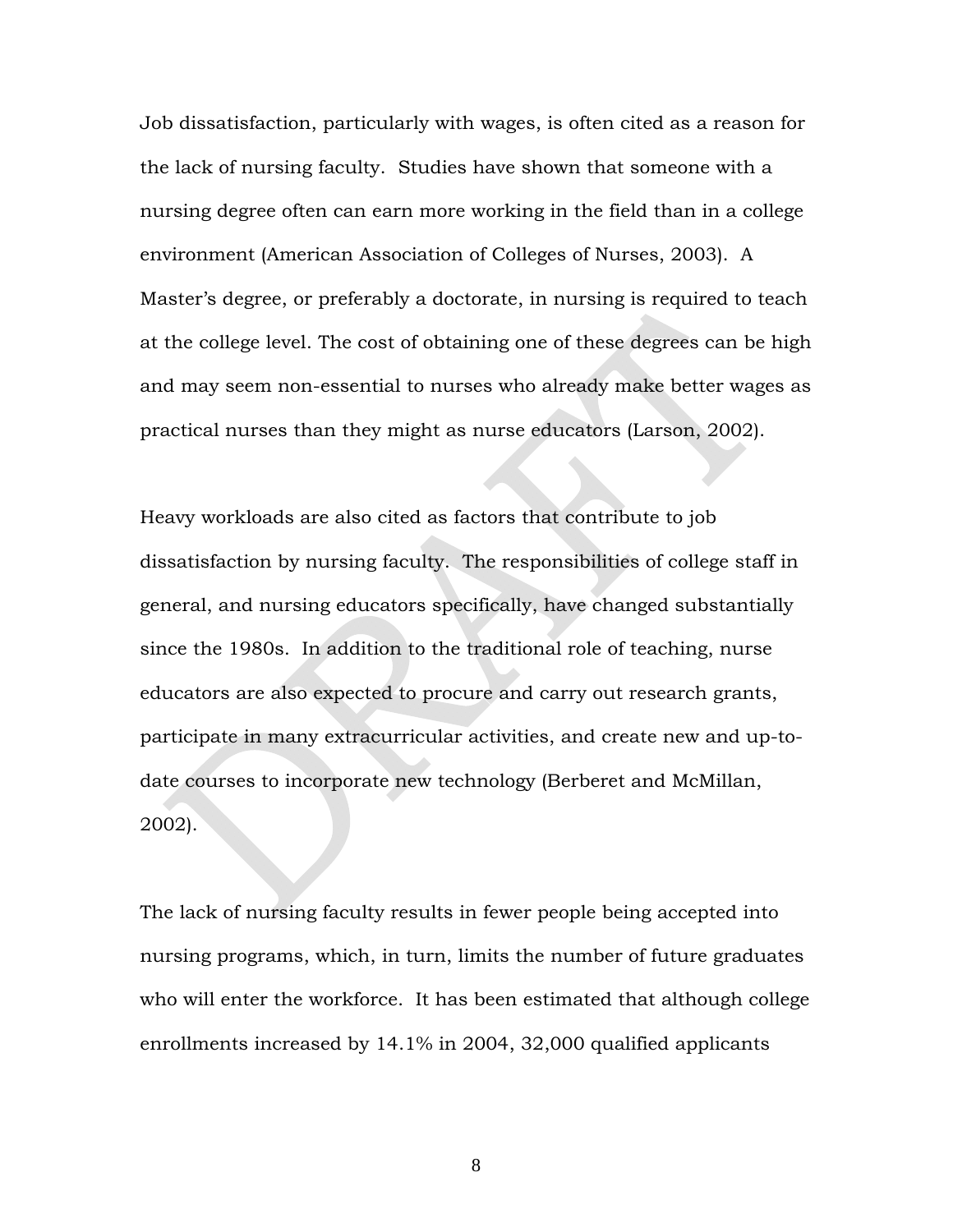were denied admission due to lack of space (American Association of Colleges of Nursing, 2005).

Although there are currently more nursing school applicants than positions to be filled, the number of people, and especially women, interested in nursing has declined over the past 40 years. Women have historically filled nursing positions but since the Civil Rights Movement of the 1960s women have become more likely to choose a career other than those traditionally considered "women's" jobs, such as nurse and teacher. A study by the GAO (2001) found that female high school graduates during the 1990's were 35.0% less likely to become nurses than similar high school graduates during the 1970s.

#### *Retention Issues*

Workplace satisfaction is important in explaining nursing staff shortages. Often, wages and benefits, workplace stress, high injury rates, and overtime demands can combine to create an unfavorable work environment. When this occurs, nurses often look for employment in other areas of healthcare, such as physician's offices, or with pharmaceutical companies, or they may leave the healthcare industry all together.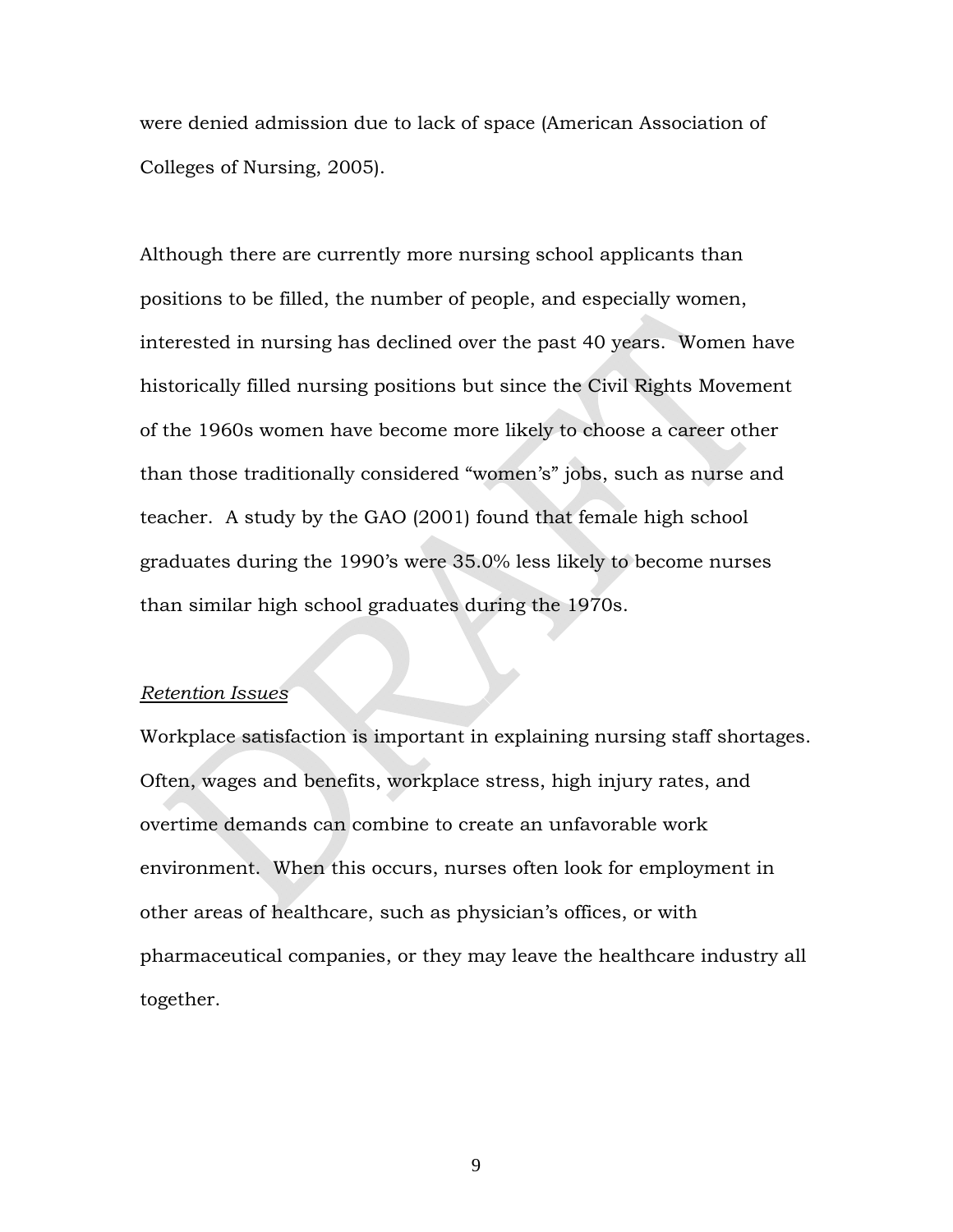Nurses often cite their general work environment as a source of dissatisfaction. In particular, they state they no longer have enough time to spend on caring for patients due to both a shortage of nursing staff and a shortage of support staff (.....). In fact, one study has shown more than half of current nurses rate their satisfaction levels as low in regards to inadequate staff levels in the places they work (Peter D. Hart Research Associates, 2001). Because of this, nurses spend a greater share of their time on paperwork and other tasks such as ordering supplies and coordinating activities rather than caring for patients (Joint Commission on the Accreditation of Healthcare Organizations, 2005).

Additionally, nurses report they do not receive a proper level of respect from their employers and from the physicians and other staff that they work with. Some studies have found that nurses who work in environments with poor organizational support and those who don't get enough recognition from their employers are more likely to be dissatisfied (Aiken, Clarke, & Sloane, 2002; United States Government Accountability Office, 2001). Other studies show that verbal abuse by physicians increases nurse stress and job dissatisfaction levels (Joint Commission on Accreditation of Healthcare Organizations, 2005).

Dissatisfaction with work schedules is sometimes mentioned in nursing research (Easton, Rossin, & Borders, 1991). Nurses generally work eight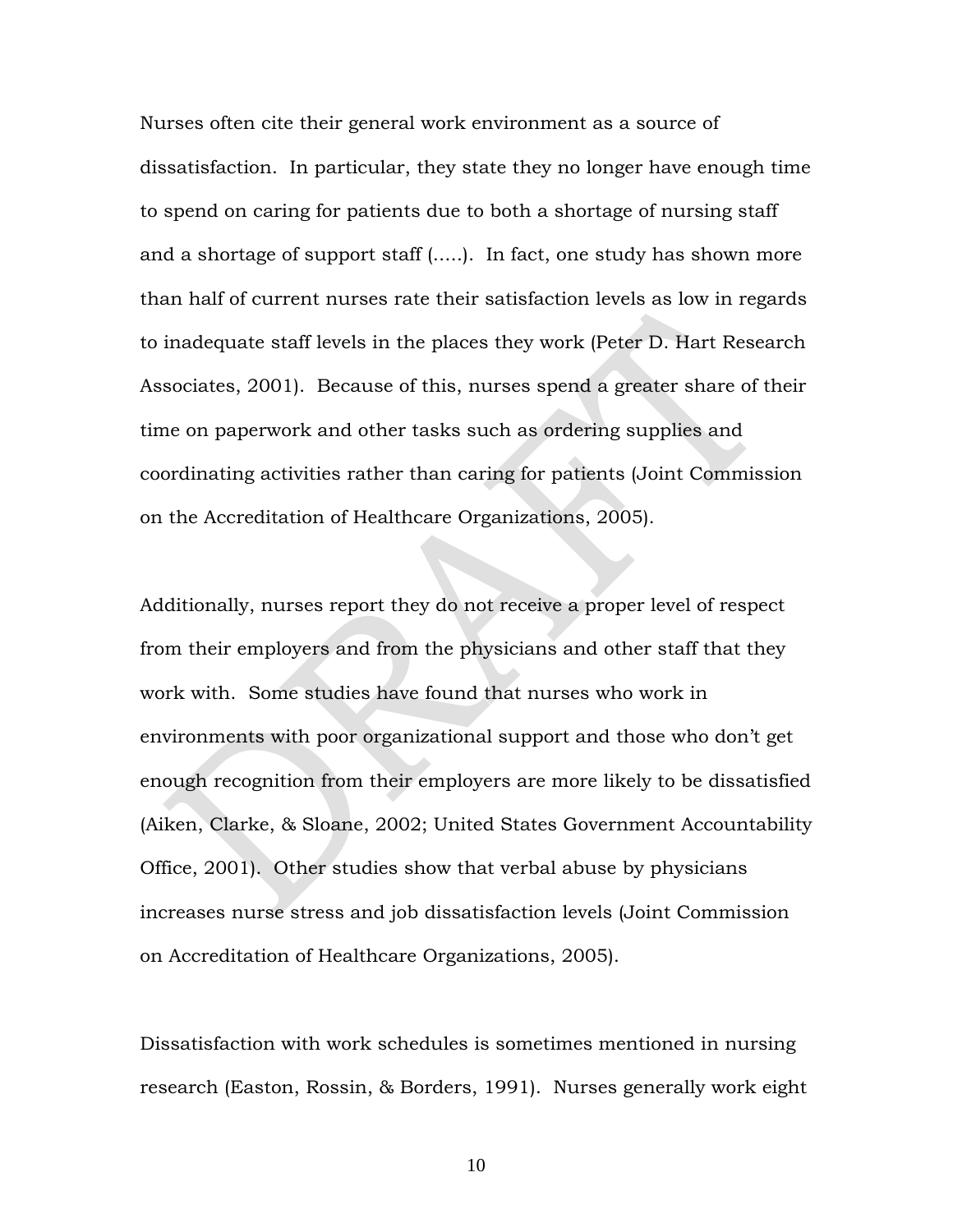hour or 12 hour shifts, both of which were studied in a meta-analysis by Smith, Folkland, Tucker, and Macdonald (1998). The authors found that although 12 hour shifts are often associated with better employee morale and fewer absences due to illness among nurses, they are also associated with decreased alertness and increased levels of fatigue, increased work strain, and negative affects on family and social life.

Increasingly, the use of mandatory overtime is being used to offset the problems associated with a shortage of nurses (Lovell, 2006; Ginty, 2004; American Organization of Nurse Executives, 2003; United American Nurses, n.d.; United Nurses of America, n.d.). The Fair Labor Standards Act of 1938, amended, (FLSA) states that if an employee works more than 40 hours in a seven day period of time that employee must be paid no less than one and one half times his or her rate of pay. Because the work schedules in hospitals and other medical institutions tend to be varied and may be longer than 40 hours in one week, an exemption was made for these workers that states an employee must be paid time and a half if he or she works more than 80 hours in a 14 day period of time.

Mandatory overtime in hospitals has become more prevalent in part because of insufficient staffing levels and in part because of the belief that it is less expensive to require nurses to work overtime than to spend money on recruiting (United Nurses of America, n.d.). One study by the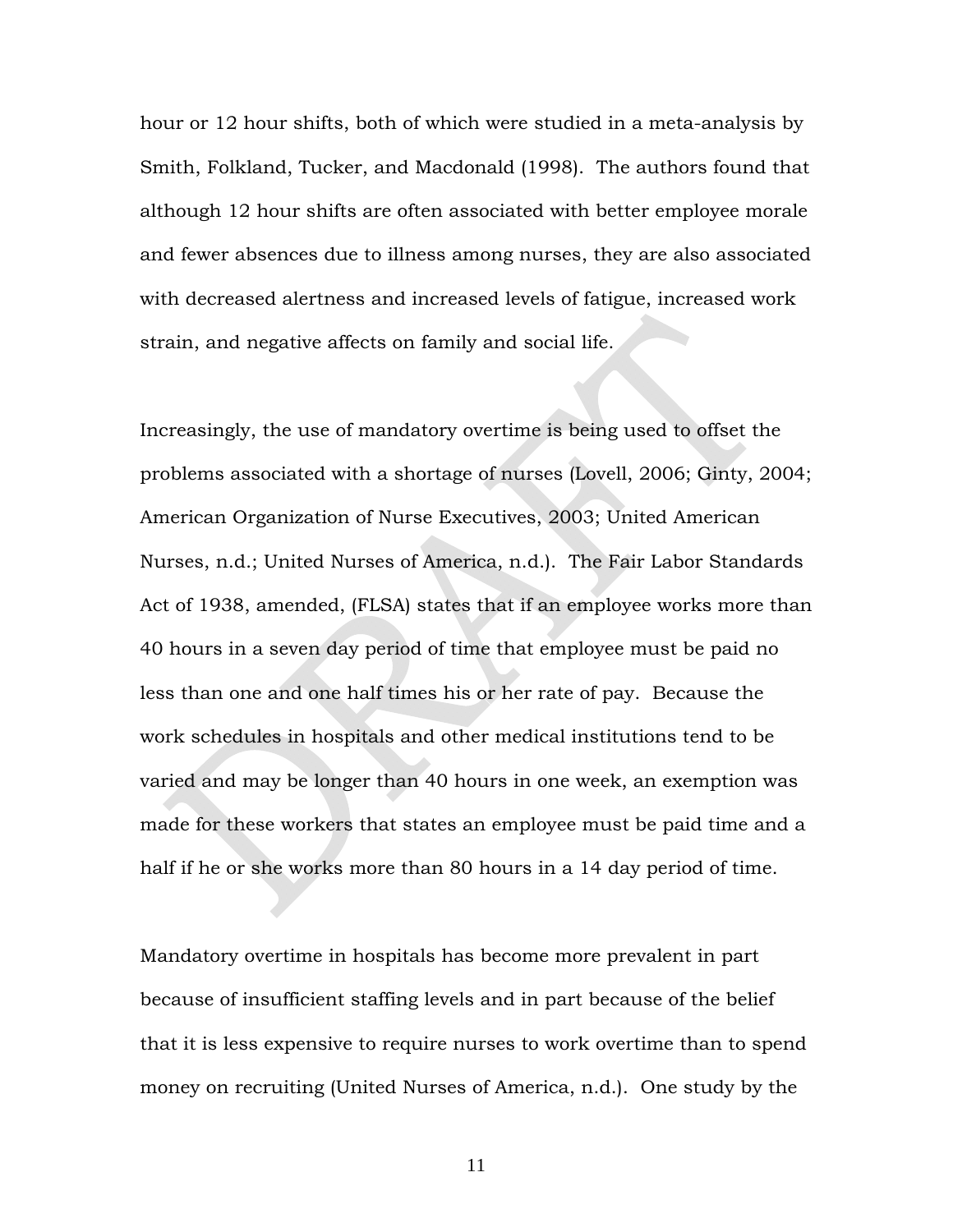Joint Commission on Accreditation of Healthcare Organizations (2005) found that nurses work more than an estimated eight weeks of overtime per year. Another study (Berney, Needleman, & Kovener, 2005) found that the average nurse works up to an extra 4.5% of their work week as overtime.

A 2000 study by the U.S. Department of Labor (DOL) found that 40.0% of long-term care facilities failed to comply with FLSA regulations governing overtime pay, minimum wages, and child labor laws. In particular, they found that these facilities did not pay overtime to employees due to misclassification, failure to pay for time worked during meals, and general failure to pay time and one-half for extra hours worked.

In reaction to the growing use of overtime in healthcare, many nurses increasingly search for work with pharmaceutical companies, insurance companies, medical device vendors, and consulting firms that are more likely to offer higher wages (IWPR, 2006), regular shifts with little or no overtime, and weekends off (Joint Commission on Accreditation of Healthcare Organizations, 2005). In 2005, members of Congress introduced the Safe Nursing and Patient Care Act (H.R. 791, 2005). Although this bill did not pass, it was intended to increase patient safety by limiting the number of overtime hours nurses may work.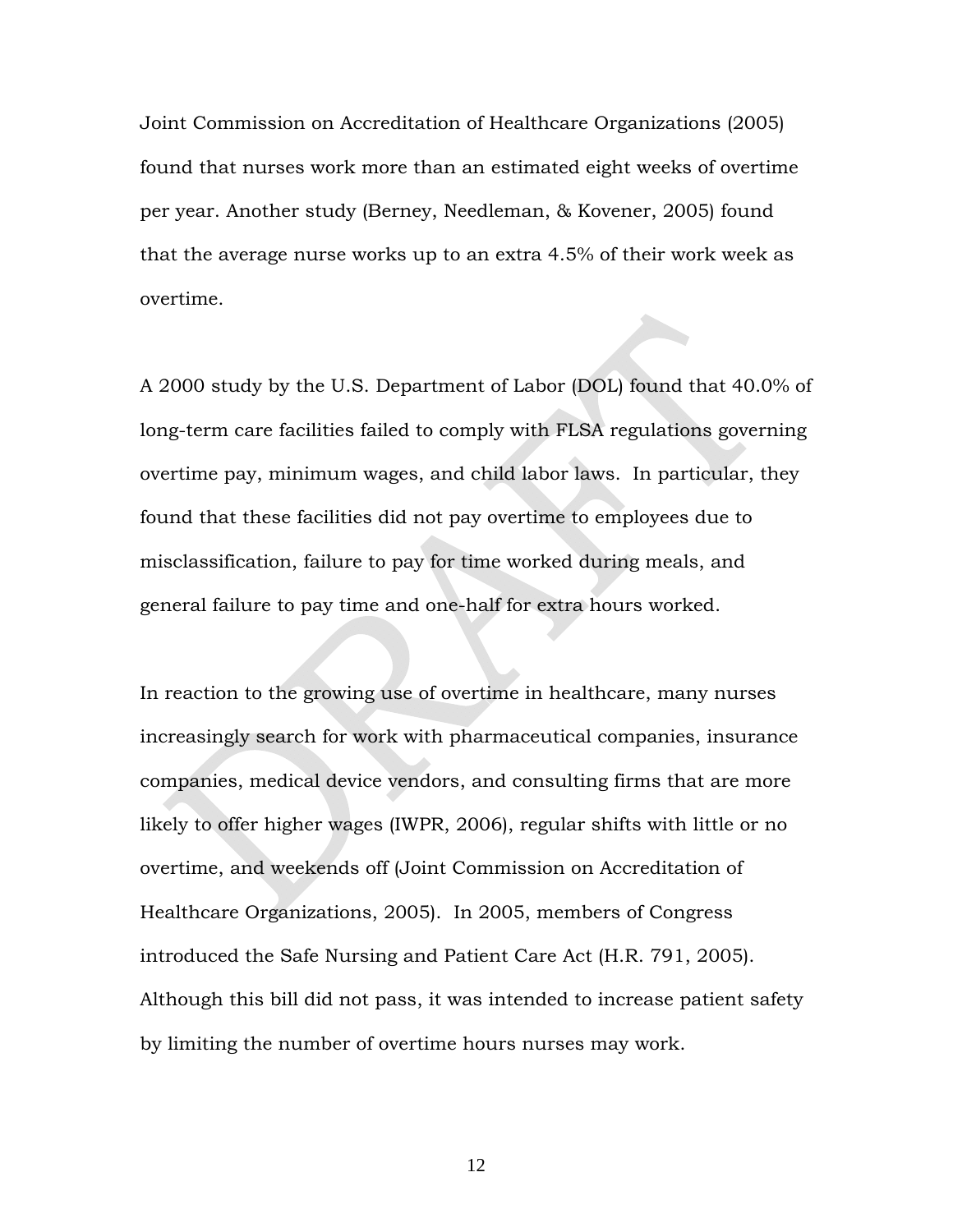Nursing can be a hazardous occupation. Studies have shown that at least one-third of on-the-job injuries suffered by nurses are musculoskeletal (Joint Commission on Accreditation of Healthcare Organizations, 2005) such as sprained backs or necks, joint problems, and repetitive movement injuries (American Nurses Association, n.d.). Other injuries and illnesses include cardiovascular disease, hypertension, stress, and depression (United American Nurses, n.d.).

Although healthcare settings have not been specifically studied for these adverse reactions, other industries such as transportation and manufacturing have been studied and similar effects have been noted (Agency for Healthcare Research and Quality, 2004). Many occupations in these industries now have regulations on the length of time an employee is allowed to work due to the negative effects that long hours have on workers (United Nurses of America, n.d.). In addition, 10 states have enacted statutes regulating how hospitals use overtime, and 15 other states have considered similar legislation (United American Nurses, 2005).

Another source of job dissatisfaction among nurses involves wages. According to research by the American Hospital Association and the Lewin Group (2005), 64.0% of the money hospitals spend on purchases of goods and services goes to pay staff salaries and benefits. As hospital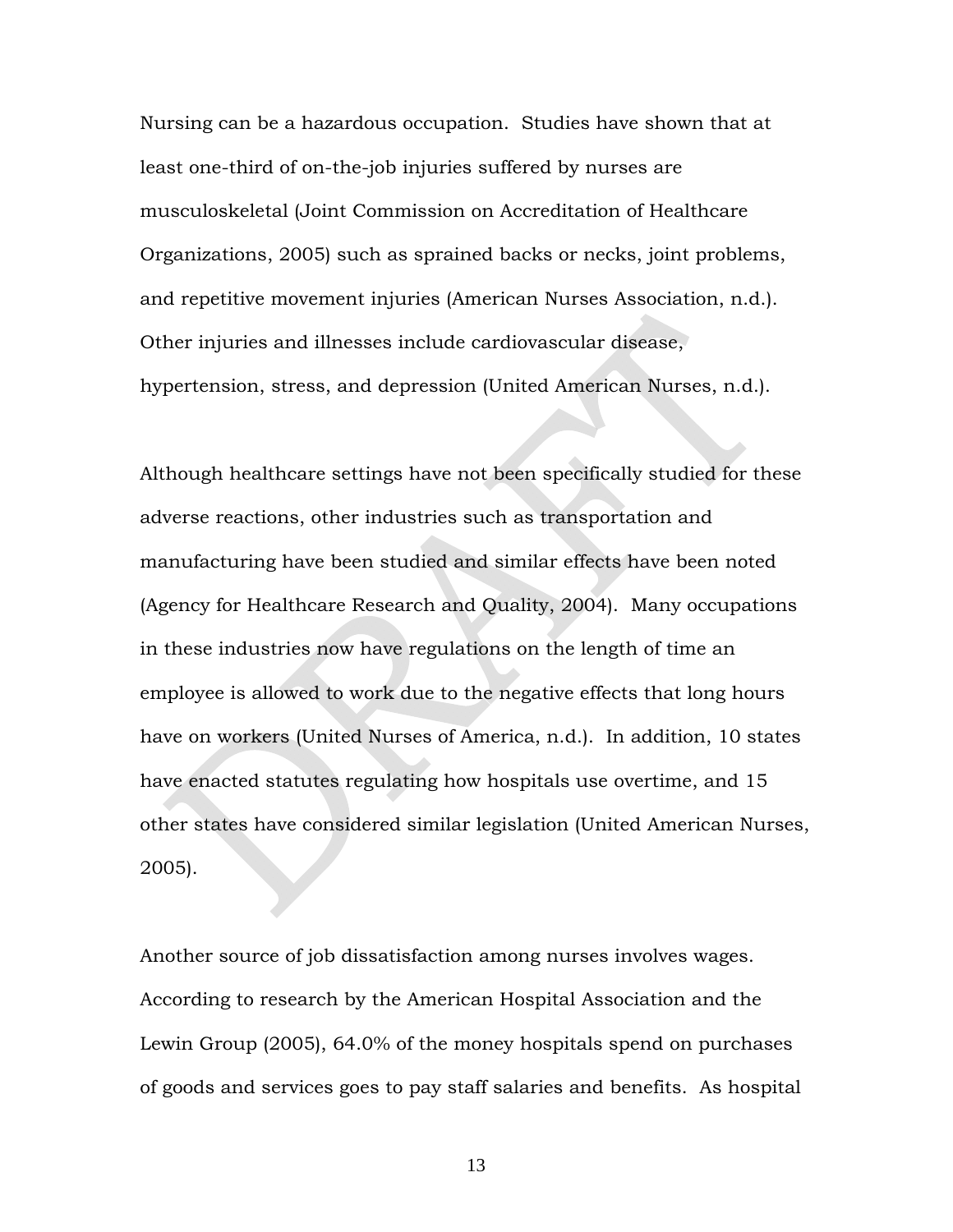income is downsized by smaller Medicare payments, less repayment by insurance groups, and more consumer demand for lower costs (cite), hospital executives argue that there is less money to spend on employee pay raises (cite).

Many factors have led to the decreased financial capabilities of hospitals and other healthcare providers. The Balanced Budget Act of 1997, which was created to control the amount of money spent on Medicare payments (Welensky, 2000), is one of the most important factors for the decrease. Demands by managed-care organizations, insurance companies, and private parties to lower healthcare costs also contribute to the decrease (Needleman, Buerhaus, et.al., 2002; Peterson, 2001). In addition, pharmaceutical and supply costs have steadily increased as have the costs of new technology (American Hospital Association, n.d.). The combination of these factors has led hospitals to claim they have less expendable income.

According to Levine (2002), during the most recent past nursing shortage, from 1989 to 1993, nursing wages increased at a faster pace (20.7%) than wages in other professional occupations (16.0%). Recent research by the Institute for Women's Policy Research (2006) shows that although hospitals started to report shortages of nurses in 1997, adjusted wages for nurses between 1996 and 2000 actually fell. In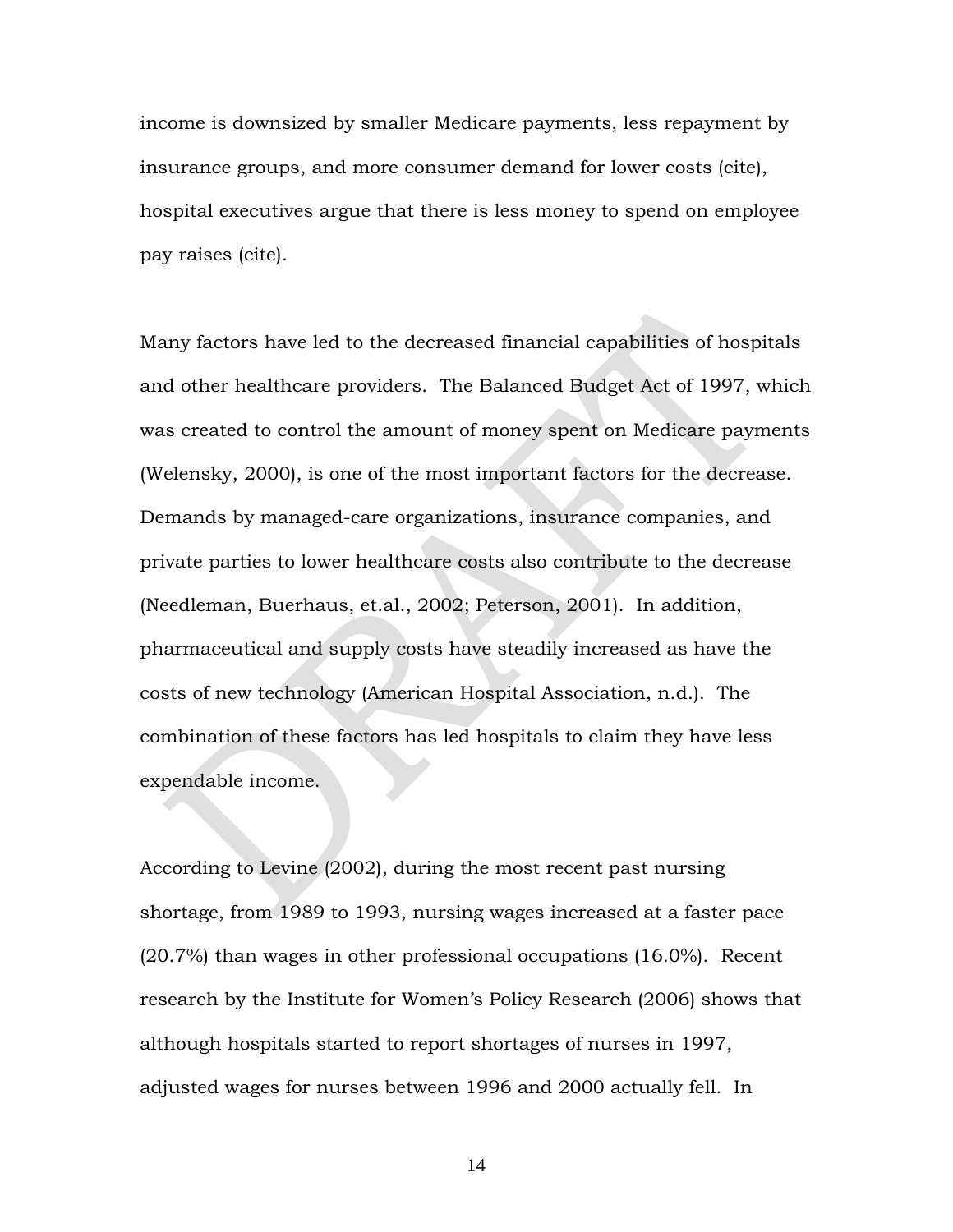addition, Shumacher (2001), reports that nurses' inflation-adjusted wages fell in comparison to the wages of both other female college graduates and other healthcare professionals. It has been found that nurses' wages do not increase substantially in relation to years of service. The United States Department of Health and Human Services (2002) found that, on average, wages for nurses with 20 years of service tended to only be up to 3.0% higher than those of nurses with only five years of experience. Similarly, it appears that education level does not have a significant effect on nurse wages (Ault & Rutman, 2002).

#### *Rural Nursing and Migration*

\*\*\*\*Intro about Rural/Migration and effect on Wyo\*\*\*\*

In rural areas issues with recruitment and retention of nurses are more pronounced. In fact, Bushy (2004) lists five major obstacles that rural nurses may face: scarce resources, the need to be a generalist, social isolation, lack of anonymity and confidentiality, and differences in views on gender roles.

Nurse wages in rural areas can be a detriment to attracting and retaining nurses. Studies have found that nurses in rural settings earn less than their urban counterparts regardless of education level (Skillman, Palazzo, Keepnews, & Hart, 2005). In addition, it is difficult for rural healthcare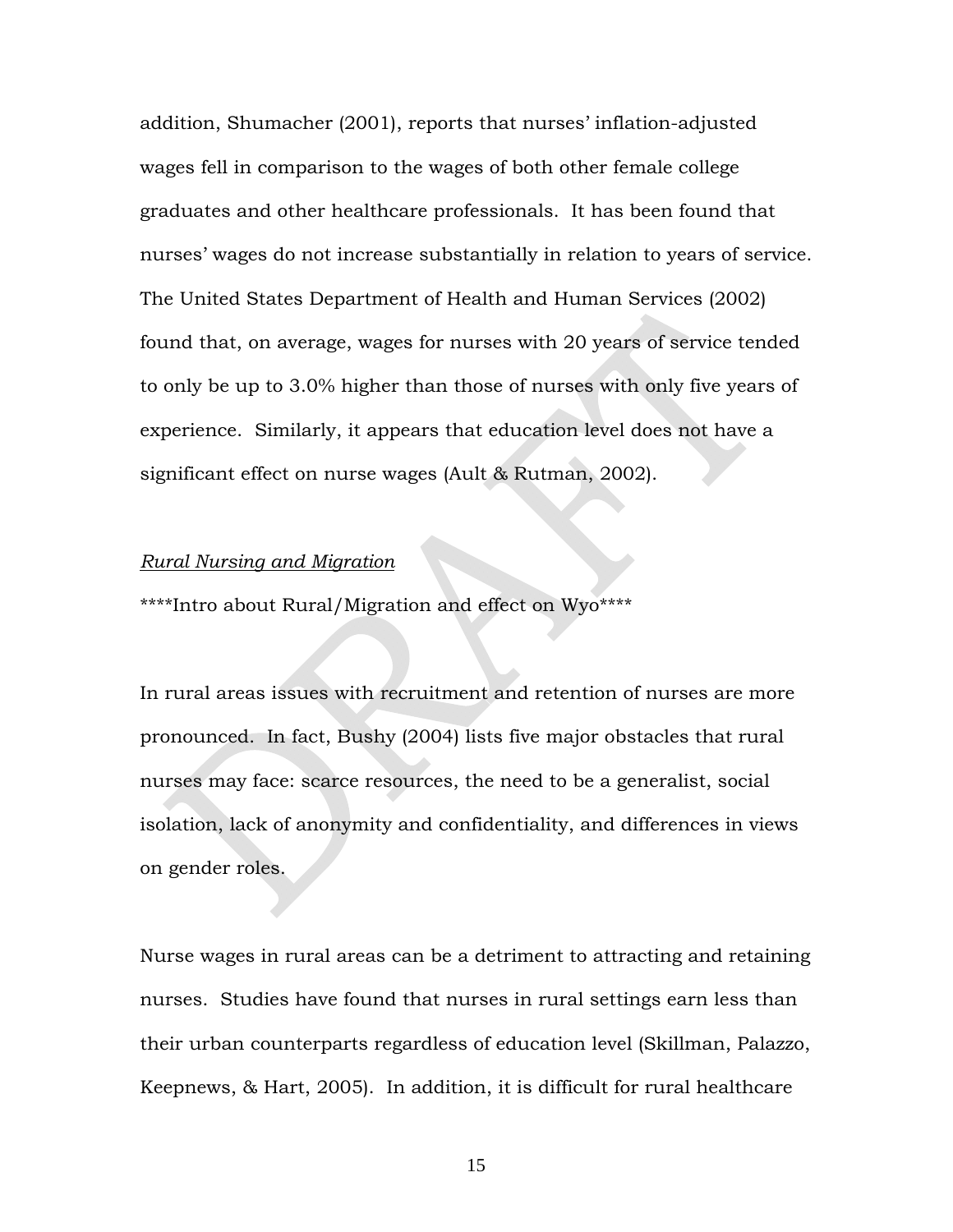providers to offer wages or bonuses that are competitive to those offered by urban healthcare providers. This is due, in part, to firm size since rural providers tend to be smaller and care for fewer paying patients than their urban counter parts, and in part to a lower level of funding received from the federal government in the form of Medicare reimbursements (Trossman, 2001; Bushy, 2004; Frontier Education Center, 2004). Even though the lower cost of living may balance out the pay difference between rural and urban settings, bigger paychecks combined with more social activities and less isolation can make urban areas more appealing (Skillman, Palazzo, Keepnews, & Hart, 2005).

Rural nurses often are expected to become generalists with the ability to care for people in many areas of healthcare rather than specializing in one area, as urban nurses often do. Many nursing programs emphasize choosing a specialty. Consequently, nurses starting work in a rural facility tend to feel they have not been properly prepared for the work (Frontier Education Center, 2004; Bushy, 2004).

Another issue associated with rural nursing is that nurses in these settings tend to have lower levels of education than urban nurses. For example, the Frontier Education Center (2004) found that more rural nurses than urban nurses had Associate's degrees, while more urban than rural nurses had Bachelor's degrees. While this is not a major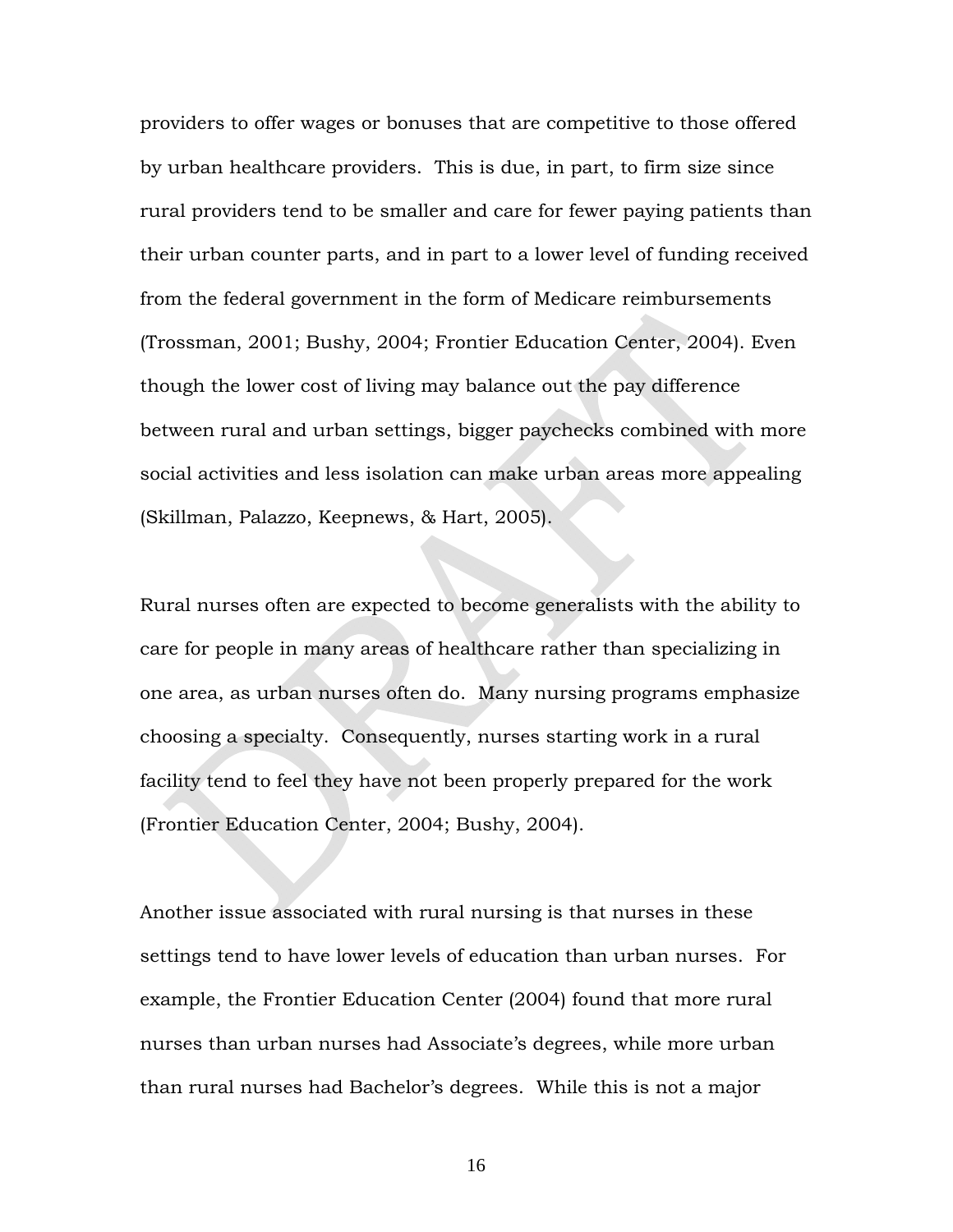problem, research has shown that higher levels of education result in more positive patient outcomes (cite).

Other factors that pose problems for recruiting and retaining nurses in rural areas are social and physical isolation. When nurses and other medical professionals work near medical facilities in urban areas, they have greater opportunities to consult and network with other professionals. This tends to be more difficult for rural nurses although advances in telecommunication equipment and computers have eased some of the difficulty (Bushy, 2004). A contributing factor is the lack of job opportunities for spouses. A nurse interested in working in a rural setting may choose not to do so if his or her spouse is unable to find employment (Tone, 1999). Isolation also creates a problem for obtaining necessary continuing education credits. Although advanced telecommunications and computer systems help to ease this problem, proximity makes it easier for an urban nurse to access educational programs (Bushy 2004).

Finally, social and geographic isolation are factors that dissuade many people. Nurses in rural areas complain that they have lost their anonymity and often get accosted in stores or at home by people wanting ailments diagnosed (Bushy, 2004). Trossman (2001) points out there are three types of people who generally want to work in rural settings: those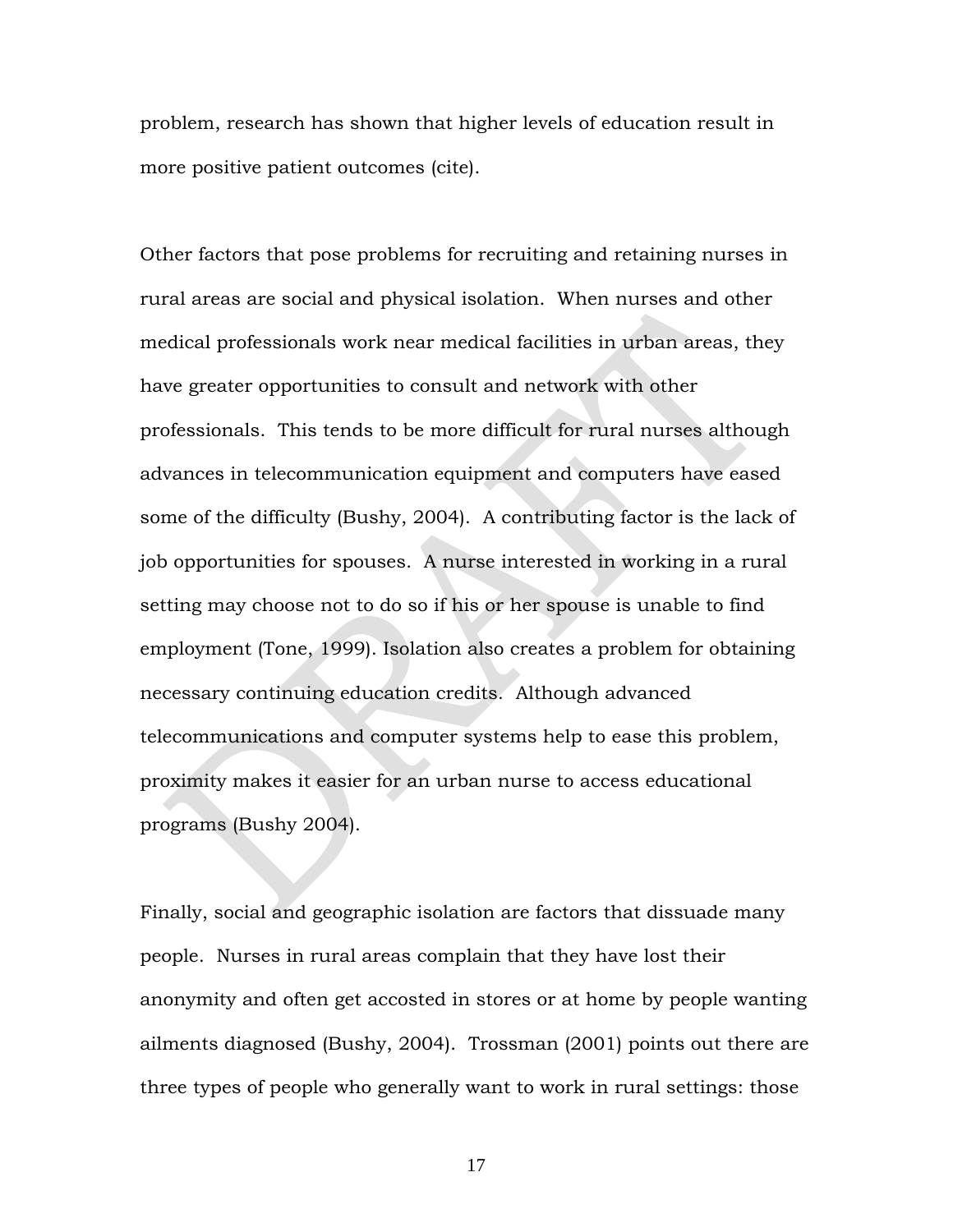with spouses who are employed in the area, those who grew up in a rural area and wish to return, and those who move to rural areas in order to escape "big-city life."

In 1997 Congress implemented the Rural Hospital Flexibility Program (FLEX) as part of the Balanced Budget Act of 1997. Part of this program allowed for the designation of "Critical Access Hospital" (CAH) in order to increase funding to rural hospitals through cost-based medical reimbursements rather than basing repayments on the typical Medicare reimbursement schedule (Stensland, Davidson, & Moscovice, 2003). Prior to this program, rural hospitals suffered from financial issues and many faced closure (Henderson & Coopey, 2000). Reasons for this include a Medicare repayment system that was structured for larger hospitals, the costs of meeting minimum staffing levels even when patient levels are low (Hagopian, Johnson, Fordyce, Blades, & Hart, 2003), and a lack of income caused by people choosing to go to larger hospitals (Henderson & Coopey, 2000).

In order to be designated a CAH, a rural hospital may only have up to 15 beds or up to 25 beds if 10 are swing beds. Additionally, patients cannot be admitted for more than 96 hours, the hospital must provide 24-hour emergency services, and they must apply for and be granted designation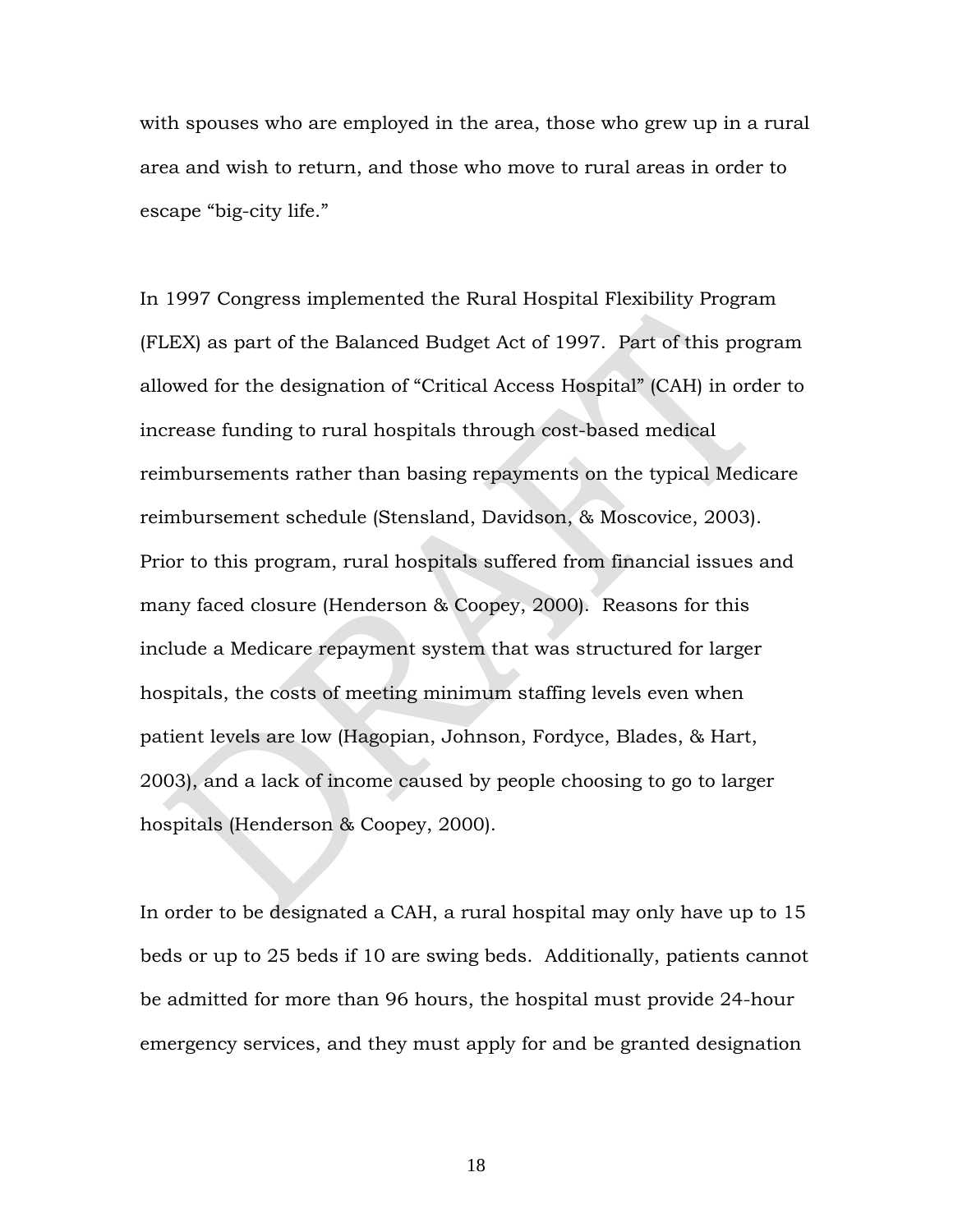by the state (Henderson & Coopey, 2000). Currently, in Wyoming, there are 14 CAHs (McLean, 2006).

The FLEX program was created not only to keep small rural hospitals viable and increase funding for better services and technology (Henderson & Coopey, 2000), but also to increase funding for staff, particularly nursing staff. Rural administrators have long stated that they have problems recruiting and retaining nurses, especially nurses with experience (RUPRI, 2003). With the additional funds provided by Medicare, CAHs have been able to increase nurse wages although rural nursing wages are still not as high as non-rural nursing wages (Stensland, Davidson, & Muscovice, 2003). In order to balance out the lower wages when retaining nurses, rural hospital administrators have also applied strategies such as extensive networking, "grow your own" training programs, and improved work environments (Hagopian, Johnson, Fordyce, Blades, and Hart, 2003).

Migration, both in and out of the state, is also a topic of concern with regard to nurses. Historically, migration patterns have flowed from nonmetropolitan areas to metropolitan areas, but there was a shift in the 1970s and the 1990s during which more people moved into nonmetropolitan places (Fuguitt, Beale, Fulton, and Gibson, 1998). Wyoming has seen in-migration in recent years, mostly due to jobs in the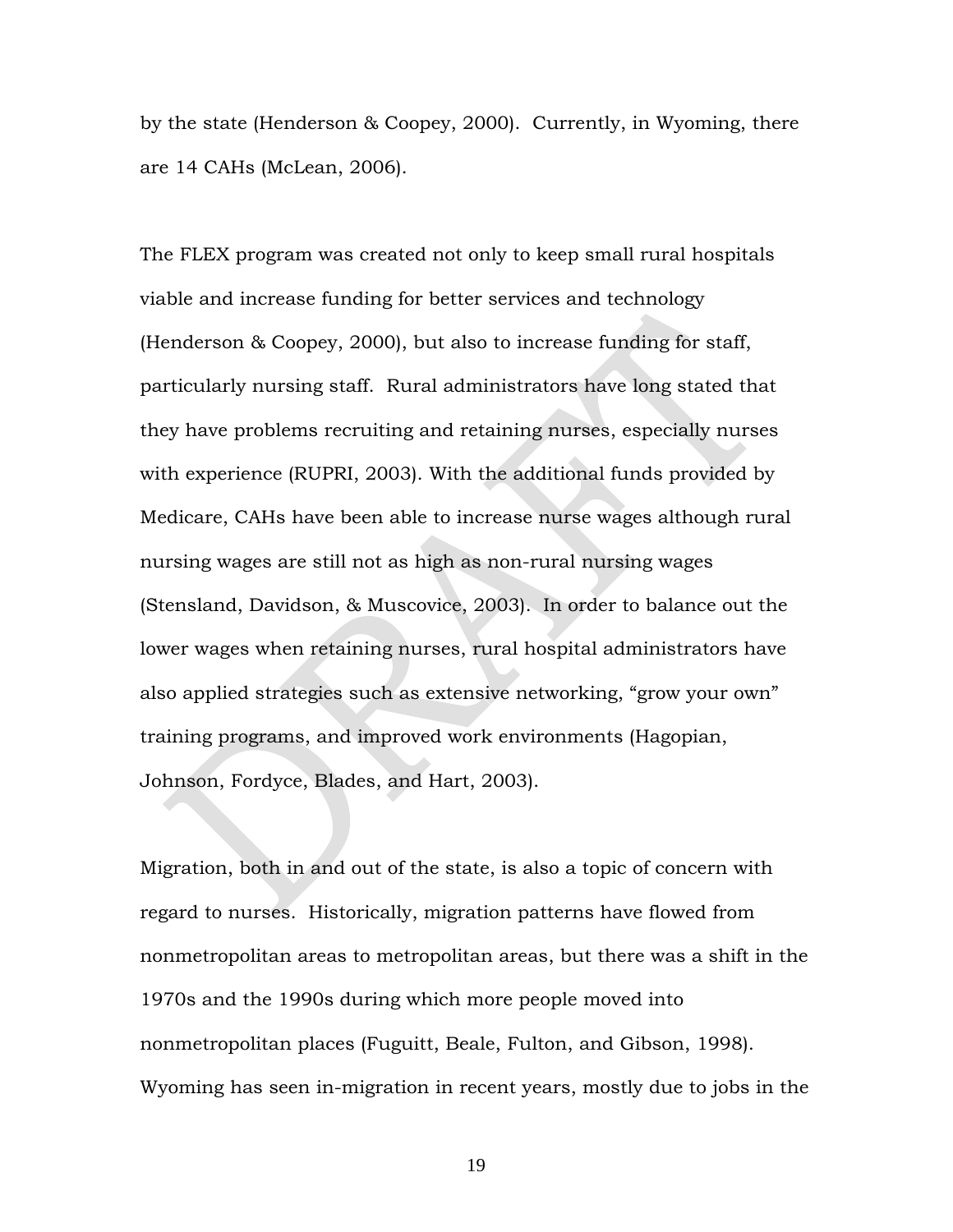Natural Resources and Construction industries, and may see inmigration in the near future due to Baby Boom retirees seeking retirement locations featuring natural amenities. However, there is also a high rate of out-migration, especially among younger people who leave the state, often in search of better paying jobs. Both of these patterns will have an effect on the future supply of nurses in Wyoming.

Research has shown that younger people are more likely to migrate than older people (Sandefur & Scott, 1981), usually for education or career purposes. Cohort analysis by Jones (2005), which examined the appearance of one group of individuals in the Wyoming wage records between 1993 and 2003, found that by 2003, 56.6% of people age 18-24 in 1992 no longer worked in the state. This research also found that although 56.6% of the cohort left the state, there was significant inmigration to fill the gap.

The type and education of workers entering and leaving the state may help explain this. Baron, Glover, & Henderson (1998) found that University of Wyoming graduates who left the state were often in whitecollar professions such as engineering, physical sciences, and health professions. Because recent job growth in the state has occurred predominately in the Natural Resources & Mining and the Construction industries (Bullard, 2006), it may be that white-collar workers are leaving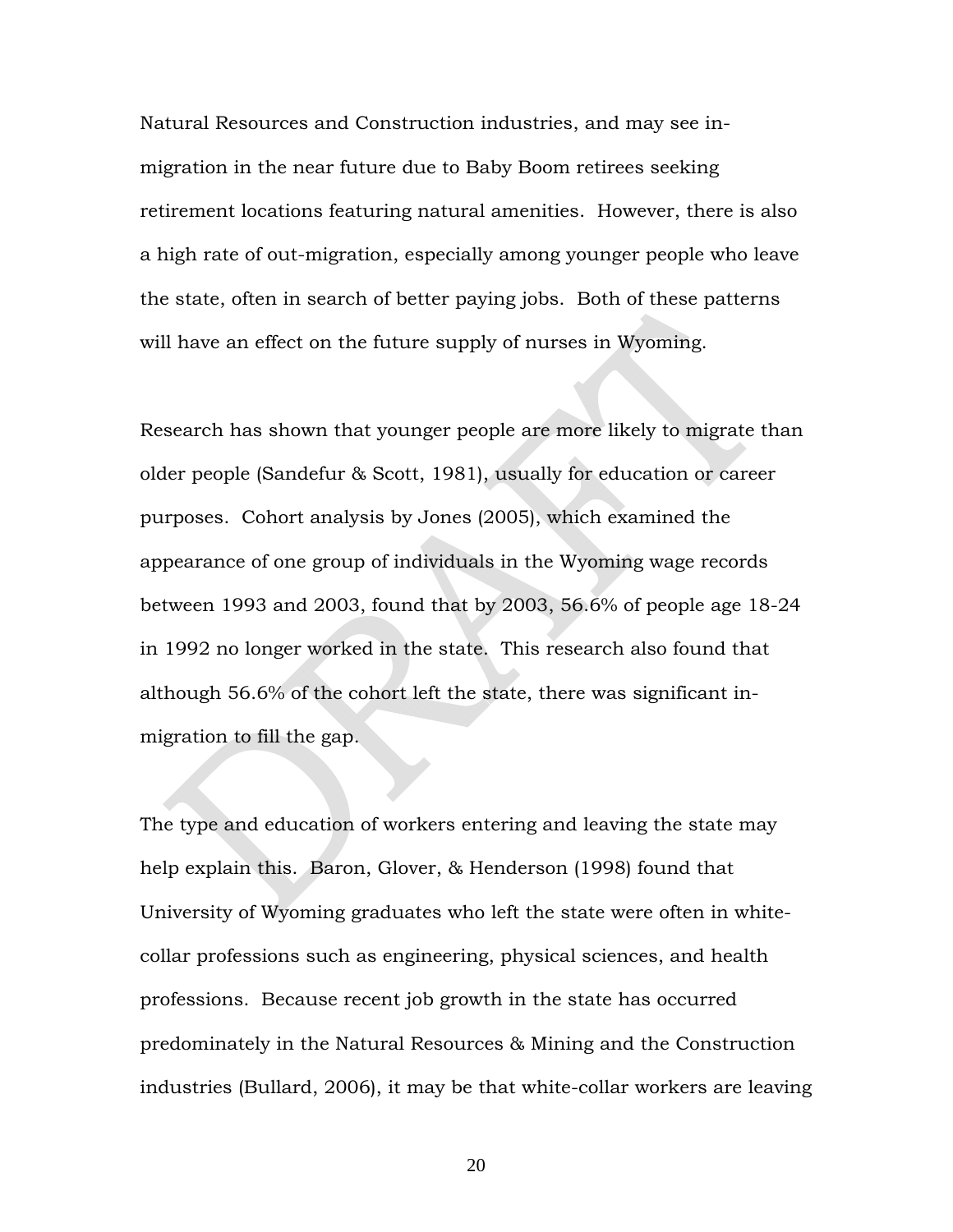the state in search of better paying jobs in their fields while skilled laborers are moving into the state to fill high paying blue-collar jobs.

Just as out-migration of young professionals can impact nursing in the state, so can in-migration of retirees. Research by Conway and Houtenville (2003) found that, among other things, retirees tend to move to states with favorable income tax laws. According to Kiplinger (...), Cheyenne was named a top retirement location, and ...................In addition, Baby Boom retirees are different than previous generations in that they are looking for retirement places that offer outdoor recreation, natural amenities, and opportunities for education. The combination of these factors is making Wyoming and other Western states very appealing to older migrants.

#### *Solutions*

There have been several suggestions to fix the nursing shortage including improved work conditions, minimized stress and work injuries, and increased wages. These fixes have worked in the past, and could potentially work now, but because this nursing shortage is based not only on nurse dissatisfaction but also on an aging population, other solutions will also be necessary*.*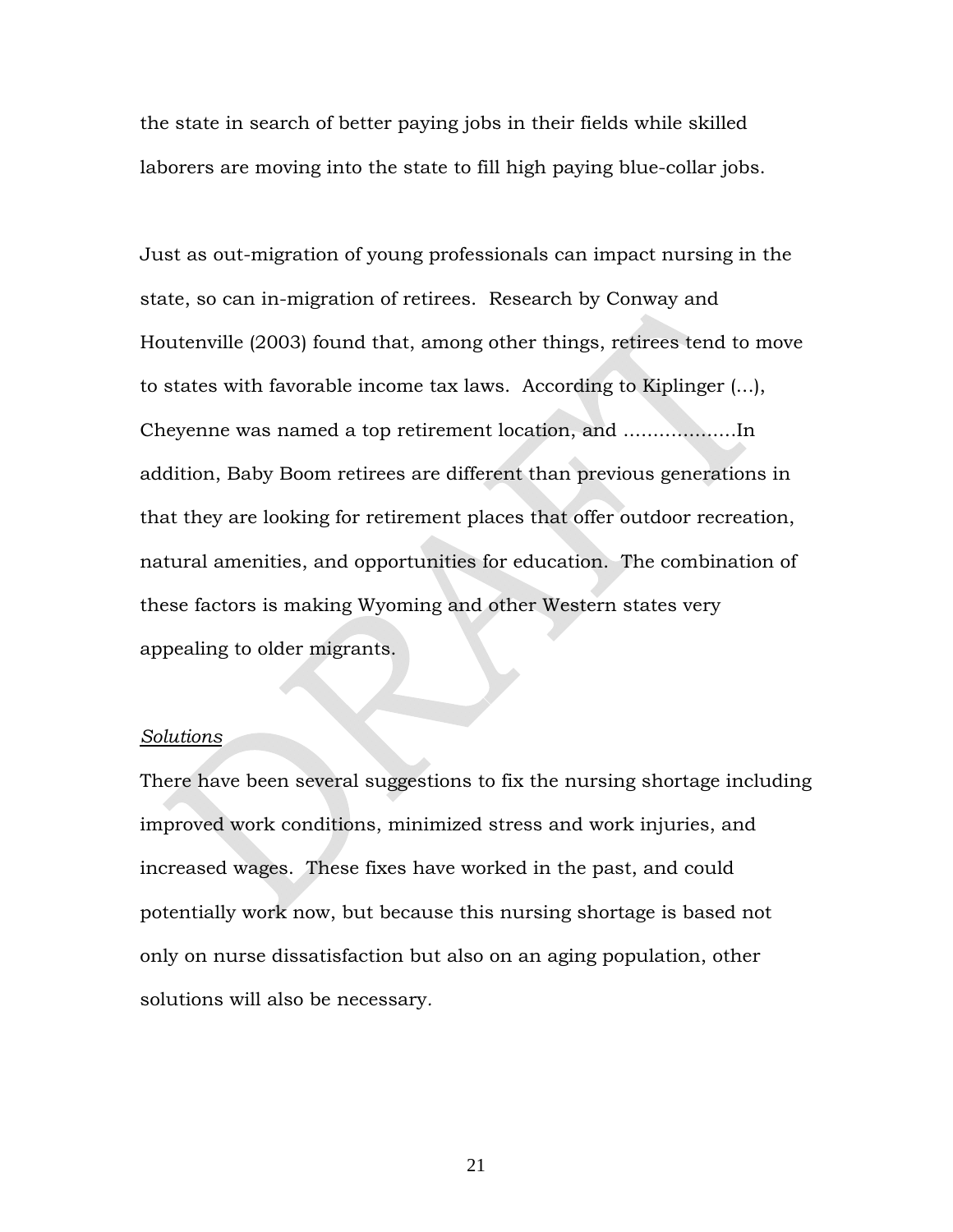One suggestion is to improve the retention levels of older nurses, past the age of typical retirement. Older nurses tend to have worked in the field longer and are a valuable source of experience and knowledge. The factors that may entice an older nurse to remain employed are somewhat different than those aimed at retaining younger workers. In general, older people are more susceptible to workplace injuries, allergies and other sensitivities, foot or leg pain, or vision problems (Hatcher, 2006). Policies that create a safer, more ergonomic workplace would therefore likely be important to older nurses. Flexible or part-time work schedules are also important to older nurses (Holtom & O'Neill, 2004), as are phased retirement plans (Hatcher, 2006). Although wages are an important factor, especially since research shows that the wages of more experienced nurses are only 1.0-3.0% greater than newly hired nurses (Cohen, 2006, Norman, et al., 2005), benefits packages are often considered more important (Letvak, 2002, Hatcher, 2006).

Magnet Hospital status is often discussed as a means of attracting and retaining nursing staff. Magnet Hospitals must pass a certification process through the American Nurses Credentialing Center that includes documentation of nurse satisfaction levels, patient safety records, and fair labor practices. Magnet Hospitals have existed for the last 20 years, and research about them has shown that these hospitals have less turnover and greater levels of nurse satisfaction than non-Magnet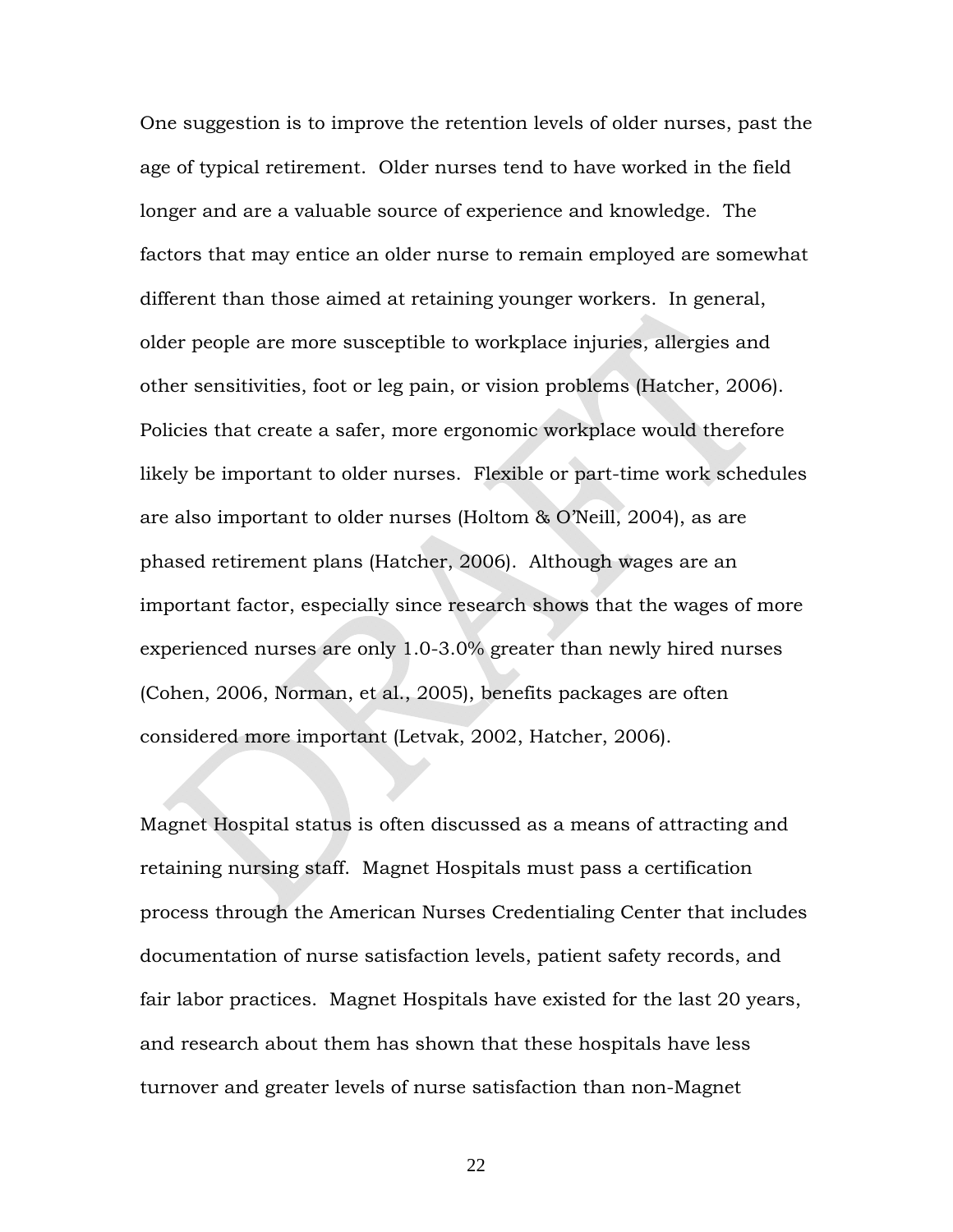Hospitals (Aiken, Havens, & Sloane, 2000). These hospitals are known for offering an environment of autonomy that allows nurses to participate in decision making, has career advancement programs in place, allows for a regular exchange of information among nurses, and has adequate nurse to patient staffing ratios (Upenieks, 2003).

The recruitment of foreign trained nurses to fill nursing shortages has been used in the United States and other developed nations for decades (Brush, Solchaski, & Berger, 2004). In general, foreign trained nurses come to the U.S. in order to improve their personal and professional lives through better wages as well as better working and living environments. Additionally, foreign-trained nurses often send part of their pay back home to family members, which becomes a source of income that developing nations are dependent on. This practice is so important to some countries, such as the Philippines, that they train nurses expressly to work in other countries (Aiken, Buchan, Sochalski, Nichols, & Powell, 2004).

Although foreign nurses are useful in filling a hole in the workforce, there are some issues associated with their recruitment. Specifically, there are language and cultural barriers that often must be overcome. In the United States foreign-trained nurses must pass the National Council Licensure Examination for Registered Nurses (NCLEX-RN) as well as the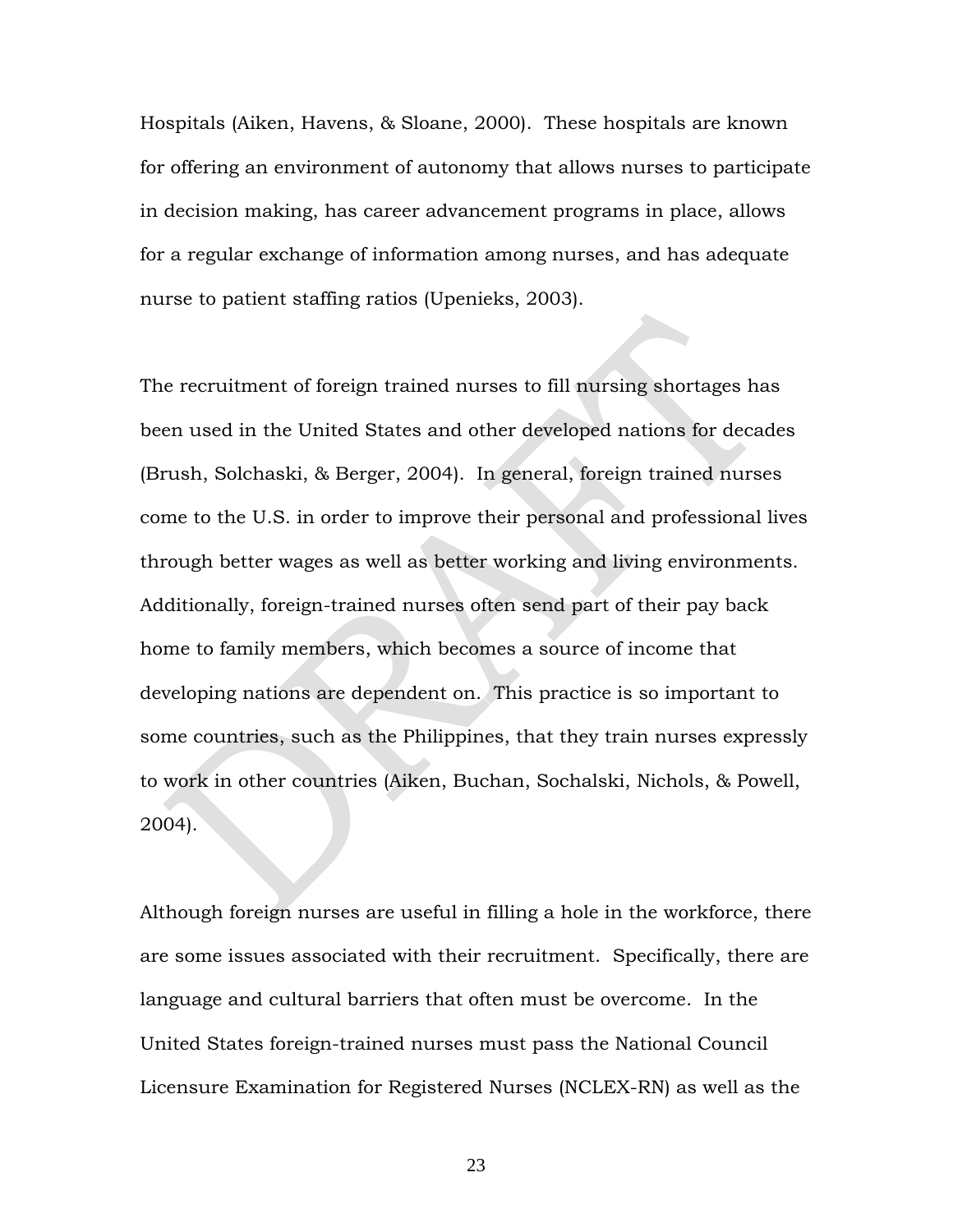Test of English as Foreign Language (TOEFL) to become a registered nurse (Brush, Solchaski, & Berger, 2004; Davis & Nichols, 2002). Even those that pass these tests experience difficulties with language barriers that include trouble understanding unfamiliar slang or medical jargon. Likewise, adjusting to cultural differences in such things as body language, eye contact, and various forms of communication is seen as difficult for some (Davis & Nichols, 2002).

Perhaps more importantly, though, are the ethical considerations involved with the recruitment of foreign-trained nurses from nations without enough nurses to spare. The impending nursing shortage is not unique to the United States; rather it is occurring in most developed nations for many of the same reasons (Aiken, Buchan, Sochalski, Nichols, & Powell, 2004). Recruiting creates a more pronounced shortage among impoverished, at-risk populations from which the nurses are taken (Brush, Sochalski, & Berger, 2004). This is true for most African nations and some, like Ghana, have requested that recruitment stop in their country *(Shamash, 2002, in Bush, Sochalski, & Berger, 2004)*. Even countries like the Philippines, which have policies aimed specifically at training and exporting nurses, are feeling a strain on their own healthcare workforce (Aiken, Buchan, Sochalski, Nichols, & Powell, 2004; Brush, Sochalski, & Berger, 2004).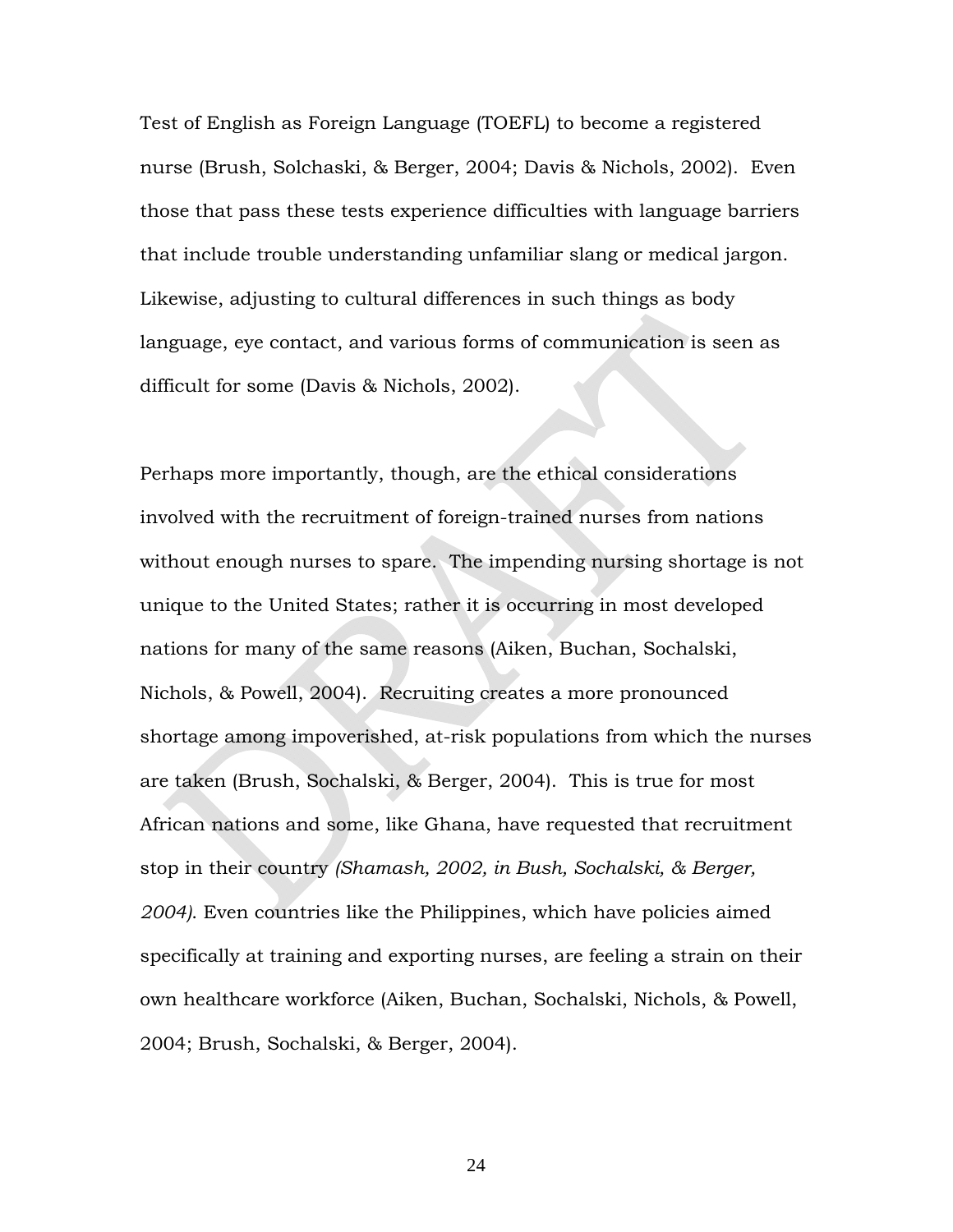Several states have recently passsed legislation allowing the use of medication aides in an attempt to lighten nurse workloads (McDermott, ....). These aides are tasked with administering routine medications to patients, usually in long-term care settings (Wood, .....). Many states require that medication aides be certified and some states require that they be certified nurses assistants before completing training to dispense medications, but the education requirements are not uniform across states (McDermott, ....).

There is very little research on the effectiveness or safety of having medication aides (Wood, ...), but they tend to be controversial, especially among the nursing community. Because medication aides are unlicensed and require minimal training, there are questions regarding the medication aides' ability to judge a situation or patient's health well enough to recognize adverse effects caused by medications (Glazer, 2002). One recent study by Scott-Cawiezell, Pepper, Madsen, Petroski, Vogelsmeier, & Zellmer (2007), found that medication aides were actually less likely to make errors than registered nurses, probably because the medication aide is less likely to be interrupted or distracted. The authors point out, though, that this study involved a very small sample and based their conclusions on "naive observation." Because medication aides are so new to the field of healthcare, much more research will be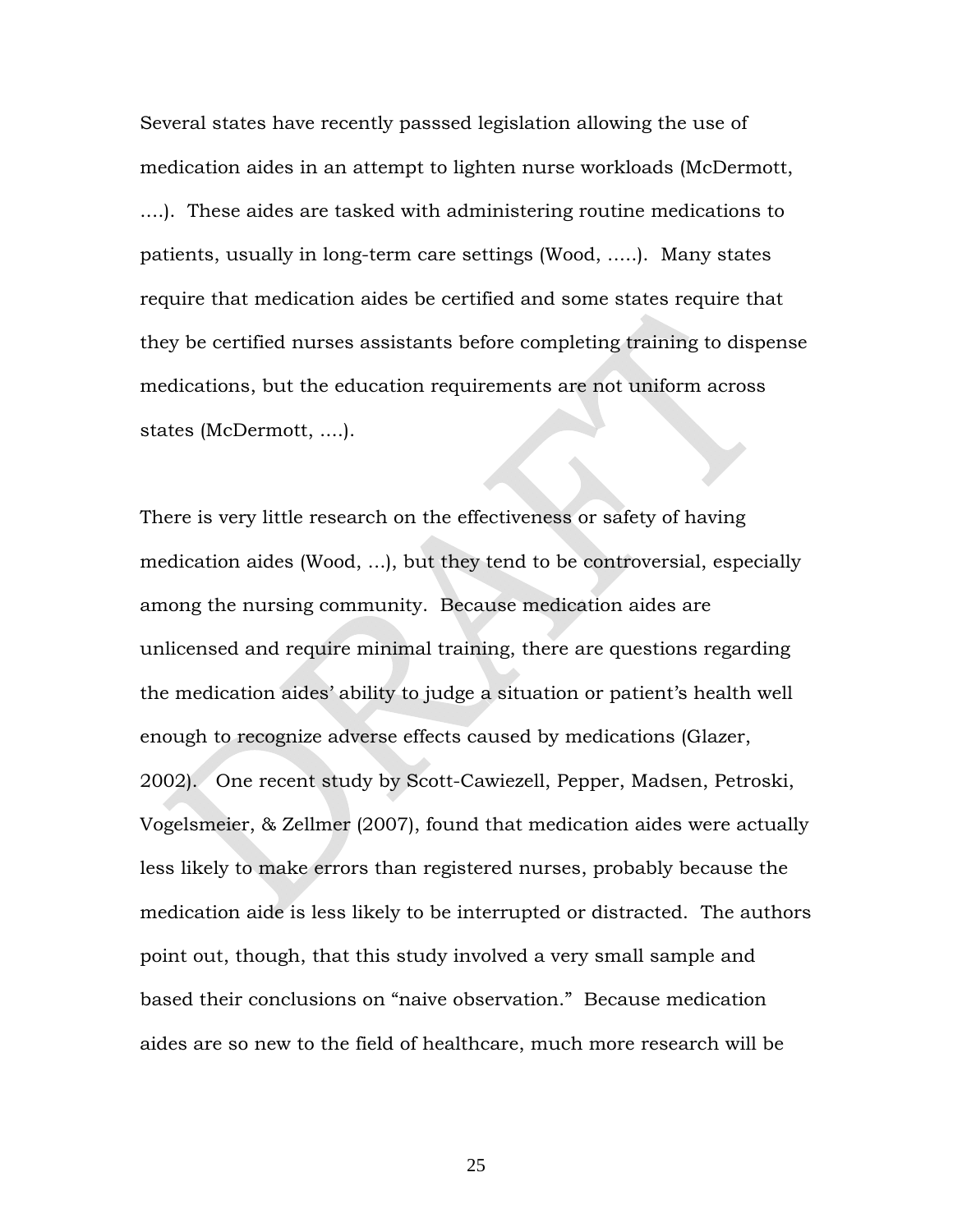necessary to determine what effect these aides have on both patient outcomes and on decreasing nurse workloads.

#### *Certified Nurse Aides*

Certified Nurse Aides (CNAs) are also predicted to be in short supply in the near future for similar reasons as nurses. According to the BLS (2006), CNAs perform routine patient care tasks such as helping patients with activities of daily life such as eating, bathing and dressing as well as helping to stock supplies and set up equipment. Although CNAs are found in all health care industries, they typically make up a majority of the caretaking staff in nursing homes (Gregory, 2001). Educational requirements for CNAs are far less stringent than those for registered nurses. Federal laws require that a CNA have at least 75 hours of training and pass a certification exam, but some states have laws requiring more hours of training (BLS, 2006).

Although it is predicted that there will be far fewer CNAs than needed in the future, there is much less research on them than on registered nurses (GAO, 2001). What research there is, though, has found that the turnover rates of CNAs, especially those working in long-term care, is very high. Turnover, which in these reports is generally calculated as the number of CNAs who leave their positions at a facility during a period of time divided by the average number that were employed in the facility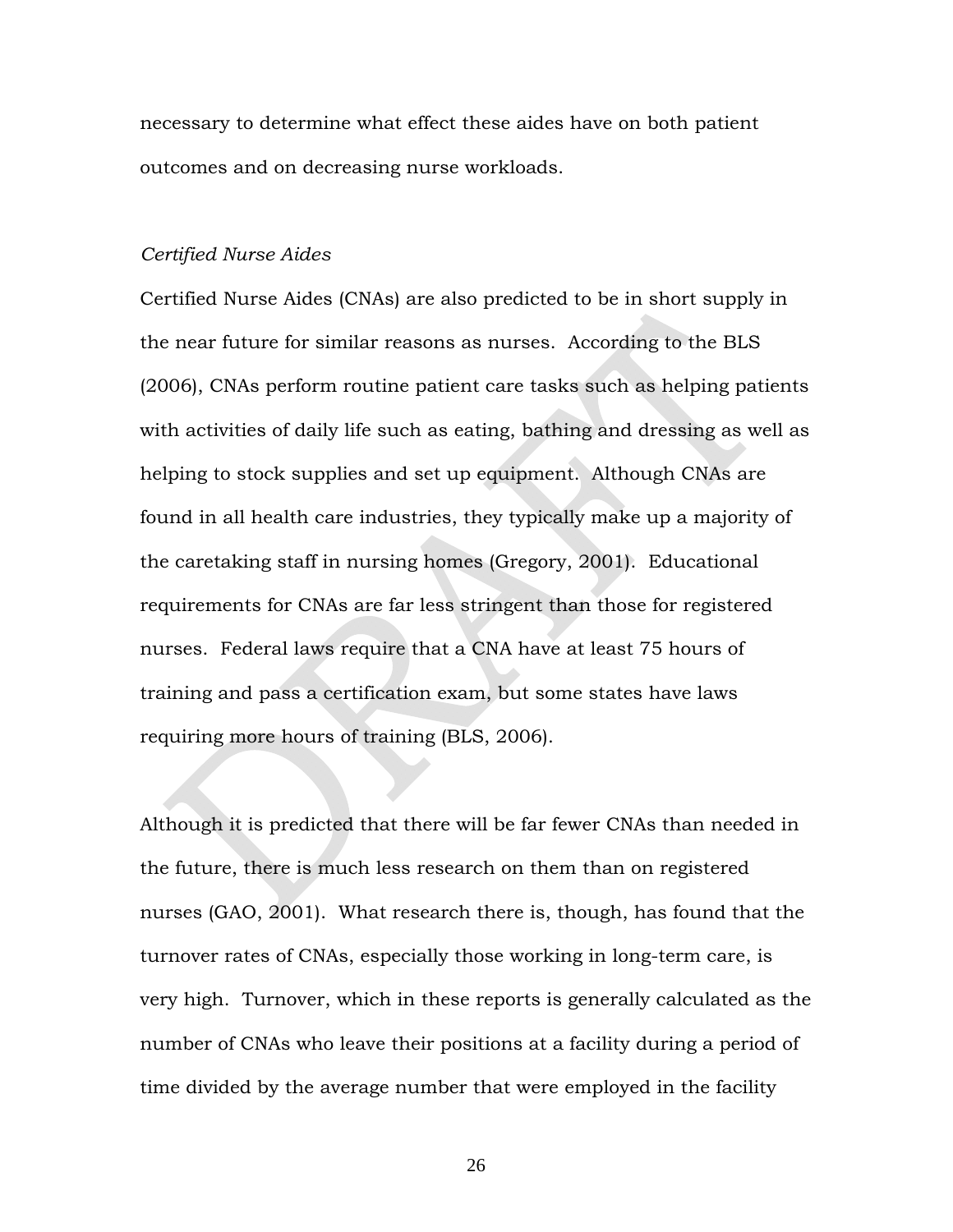during the same time period (Konrad & Morgan, ????), falls between 45 and 105 percent in most studies (Stone, 2001).

High turnover has a negative effect on both the facility and on the patient. As with nurses, recruitment costs to replace lost CNAs tends to be high. Costs include job advertisement, orientation, and training, as well as possible staff overtime costs. In addition, patient care can suffer when a facility experiences high turnover (2). Because CNAs are in charge of most daily patient activities, they are most likely to notice changes in patient well-being. When turnover is high, not only are patient-caregiver bonds less likely to be formed but patient care may become more rushed and perhaps unsafe as the remaining staff members take on more duties ( ). Although research has shown that CNAs are more likely to work at a nursing home because of "intrinsic reasons" such as the desire to help people (Riggs & Rantz, 2001), turnover among CNAs is often related to three factors: low wages, lack of benefits, and poor work environments.

CNAs are among the lowest paid workers in the healthcare industry and earn only marginally higher wages than similar low-skill or entry-level positions in other industries. For example, the average 2005 hourly wage in Wyoming for all CNAs was \$10.21, compared to an average 2005 hourly wage of \$9.57 for retail salespersons, \$7.97 for maids and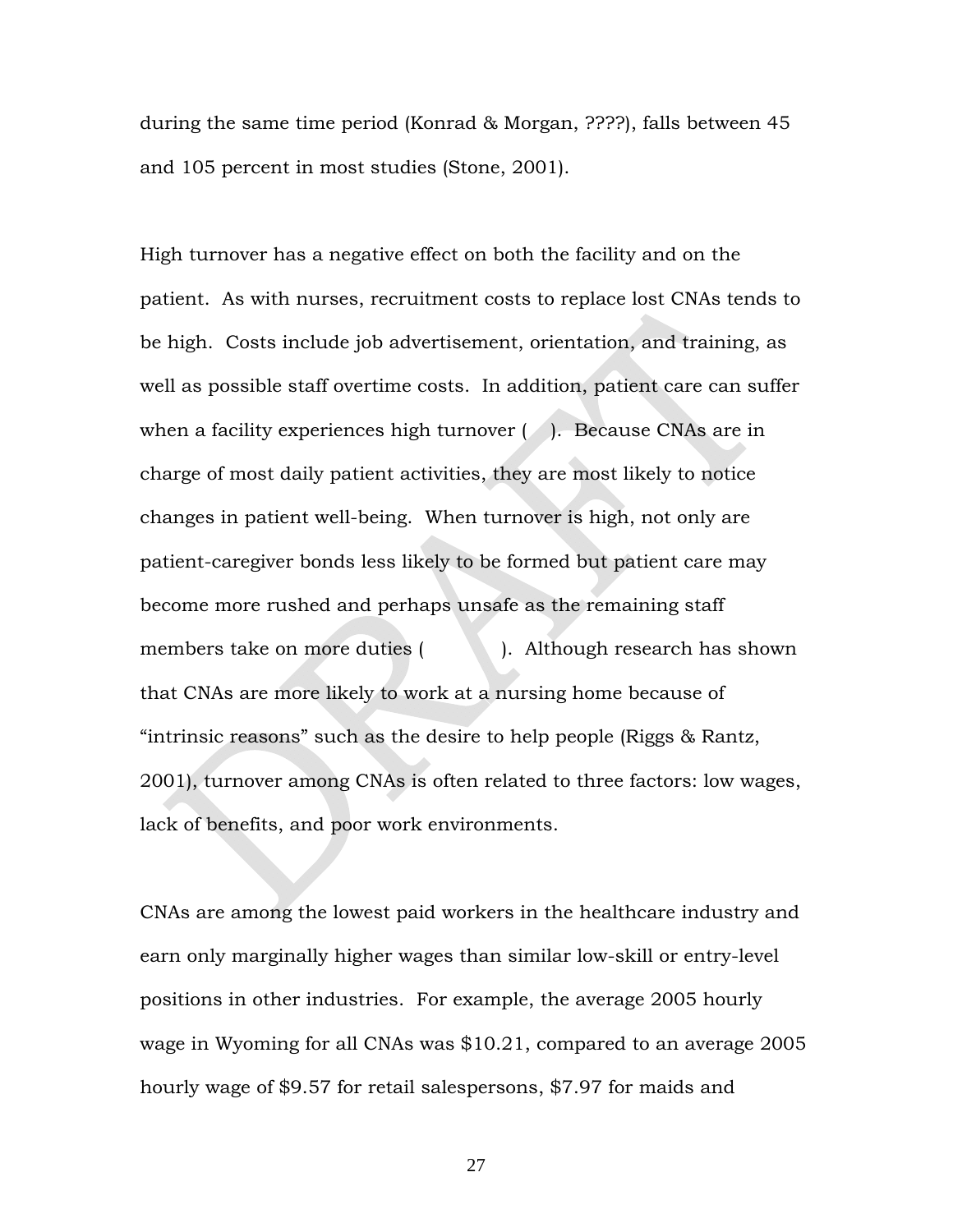housekeeping cleaners, and \$7.93 for cashiers (OES, 2005). The difference, however, is that CNAs generally have more responsibility than workers in comparable positions in that they are responsible for most of the care of nursing home patients (Riggs & Rantz, 2001).

According to the GAO (2001) low wages and limited access to benefits such as employer provided medical insurance and retirement funds are often cited as reasons for high turnover, especially in long-term care settings. The same study found that not only are CNAs more likely to earn lower wages, but their wages are in fact low enough to qualify them for government assistance such as Food Stamps and Medicare. Similar findings by Riggs and Rantz (2001) found that CNAs often have incomes that fall near or below the federal poverty line. Worries about one's financial situation can raise stress levels, and Noelker and Ejaz (2001) found that nurse aides who are stressed about family or financial problems are more likely to be dissatisfied with their jobs.

There is a combination of issues that creates a poor work environment for CNAs and leads to high levels of turnover. The issues include poor management, increase propensity for injury, and a lack of opportunities for job advancement.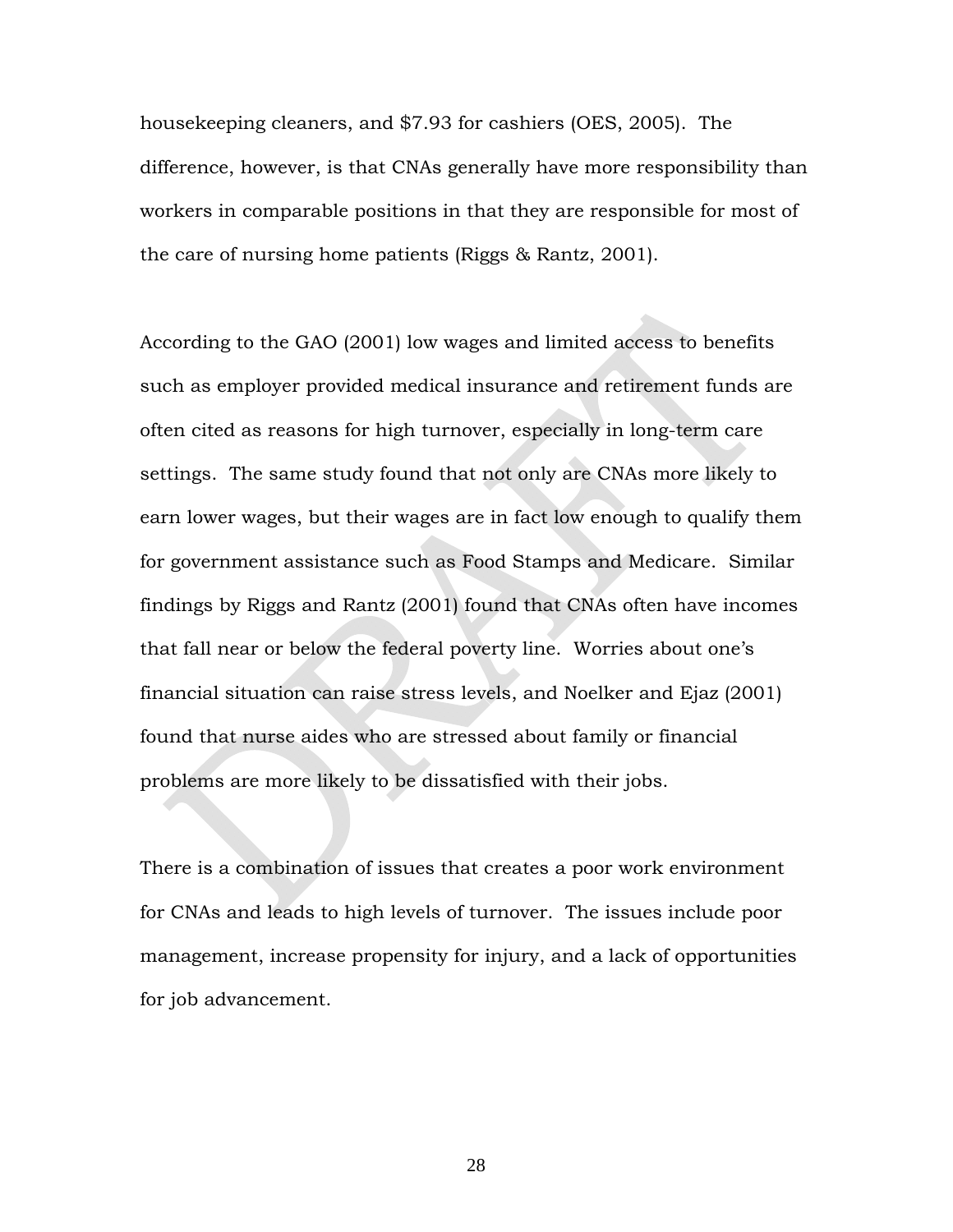A common complaint among dissatisfied CNAs is that management treats them poorly. Because CNA positions are typically low-skill or entry-level, they rarely offer a challenging work environment or much work autonomy. Research by Siefert, Jaratne, and Chess (1991) has shown that a challenging work environment, in particular, has a positive affect on a worker's satisfaction level. Similarly, CNAs cite a lack of respect from management as a reason for dissatisfaction. This leads them to feel taken for granted, especially because they could be an excellent source of information on patients' well being since they spend the most time with residents (Fitzpatrick, 2002).

A study by Eaton (2000) compared "low-quality" and "high-quality" longterm care centers. They found that management in low-quality facilities was not concerned with improving work environments or offering better benefits for CNAs since high turnover levels guaranteed a steady supply of people to fill open positions. Alternatively, institutions with lower patient-loads, higher wages, and better benefit packages not only experience comparatively lower turnover rates, but also had better patient outcomes such as fewer bed sores and fewer hospitalizations. Likewise, a study by the GAO (2001) recommends better wages and benefits, better advancement opportunities, and increased social supports as means to improve CNA retention.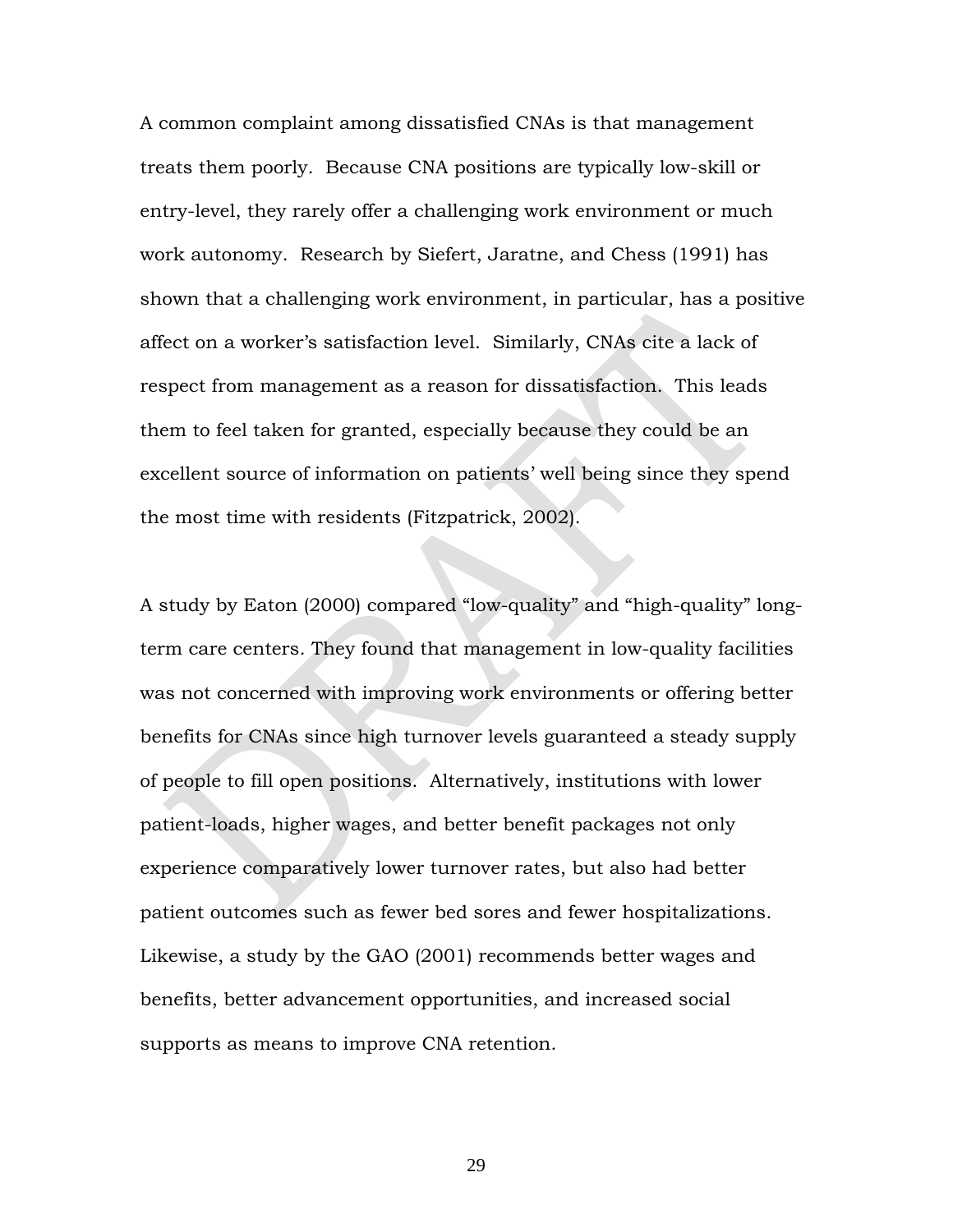References

Aiken, L.H., Clarke, S.P., Sloane, D.M., Sochalski, J., & Silber, J.H. (2002, October). Hospital nurse staffing and patient mortality, nurse burnout, and job dissatisfaction. *Journal of the American Medical Association, 288,*(16), pp. 1987-1993.

Aiken, L.H., Clarke, S.P., & Sloane, D.M. (2002). Hospital staffing, organization, and quality of care: Cross-national findings. *International Society for Quality in Health Care, 14*(1), pp. 5-13. Retrieved April 11, 2002, from<http://intqhc.oxfordjournals.org/cgi/reprint/14/1/5.pdf>

Aiken, L.H., Smith, H.L, & Lake, E.T. (2000). The magnet nursing services recognition program: A comparison of two groups of magnet hospitals. *American Journal of Nursing, 100*(3), 26-35.

Agency for Healthcare Research and Quality. (2004, March). Hospital nurse staffing and quality of care: Research in action. Retrieved July 17, 2006, from

<http://www.ahcpr.gov/research/nursestaffing/nursestaff.pdf>

American Association of Colleges of Nursing. (2004, March 8). New data confirms shortage of nursing school faculty hinders efforts to address the nation's nursing shortage. *Press Release.* Retrieved July 12, 2006, from [http://www.aacn.nche.edu/Media/NewsReleases/2005/Enrollments05.](http://www.aacn.nche.edu/Media/NewsReleases/2005/Enrollments05.htm) [htm](http://www.aacn.nche.edu/Media/NewsReleases/2005/Enrollments05.htm) 

American Association of Colleges of Nursing. (2003, May). Faculty shortages in baccalaureate and graduate nursing programs: Scope of the problem and strategies for expanding the supply. Retrieved April 6, 2006, from

[http://www.aacn.nche.edu/Publications/WhitePapers/FacultyShortages](http://www.aacn.nche.edu/Publications/WhitePapers/FacultyShortages.htm) [.htm](http://www.aacn.nche.edu/Publications/WhitePapers/FacultyShortages.htm)

American Association of Colleges of Nursing. (2001, January). Strategies to reverse the new nursing shortage: A policy statement from Tri-Council members for nursing. Retrieved April 6, 2006, from <http://www.aacn.nche.edu/Publications/positions/tricshortage.htm>

\*\*\*\*American Hospital Association. (2005). The costs of caring: Sources of growth in spending for hospital care. Retrieved July 18, 2006, from [http://www.aha.org/aga/pres\\_room-info/content/CostCaring.pdf](http://www.aha.org/aga/pres_room-info/content/CostCaring.pdf)

American Hospital Association. (2005). Taking the pulse: The state of America's hospitals. Retrieved July 18, 2006, from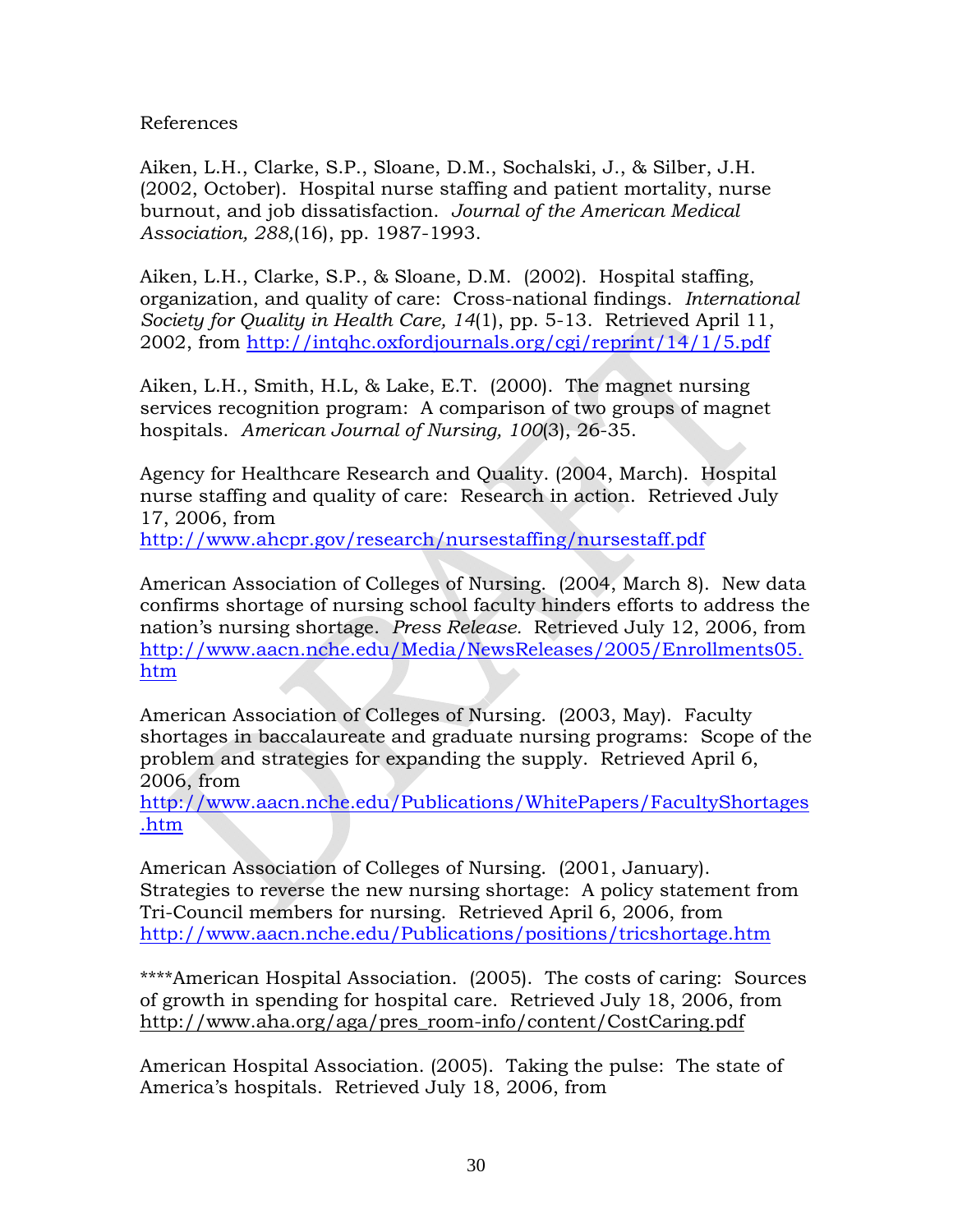[http://www.ahapolicyforum.org/ahapolicyforum/resources/content/Tak](http://www.ahapolicyforum.org/ahapolicyforum/resources/content/TakingthePulse.pdf) [ingthePulse.pdf](http://www.ahapolicyforum.org/ahapolicyforum/resources/content/TakingthePulse.pdf)

American Nurses Association. (n.d.). Position statement on elimination of manual patient handling to prevent work-related musculoskeletal disorders. Retrieved October 4, 2006, from <http://www.nursingworld.org/readroom/position/workplac/pathand.pdf>

Atencio, B., Cohen, J., and Gorenberg, B. (2003). Nurse retention: Is it worth it? Retrieved August 7, 2006, from <http://www.medscape.com/viewarticle/465918>

Baron, N., Glover, W., & Henderson, C. (1998). Under the lamppost: Report to workforce development council on Wyoming institutions of higher education program completers. Casper, WY: Wyoming Department of Employment, Research & Planning.

Berliner, H.S., and Ginzberg, E. (2002). Why this hospital nursing shortage is different. *The Journal of the American Medical Association, 288*(21), 2742-2744.

Bureau of Labor Statistics. (2006). *Occupational Outlook Handbook 2006-2007 Edition*, Registered Nurses. Retrieved December 8, 2006, from <http://www.bls.gov/oco/ocos083.htm>

Berney, B., Needleman, O.S., & Auerbach, D.J. (2004, November 17). New signs of a strengthening U.S. nurse labor market? *Health Affairs (web exclusive)*. Retrieved April 6, 2006, from <http://content.healthaffairs.org/cgi/content/full/hithaff.w4.526/DC1>

Buerhaus, P., Douglas, O.S., & Auerbach, D.J. (2000, June 14). Implications of an aging RN workforce. *Journal of the American Medical Association, 283*(22), 2948-2954.

Bullard, D. (2006). Wyoming Employment Falls to 3.0% in November 2006. Retrieved January 3, 2006, from <http://doe.state.wy.us/lmi/news.htm>

Bushy, A. (2004). Rural nursing: Practice and issues. American Nurses Association Continuing Education Program Module. American Nurses Association. Retrieved July 19, 2006, from <http://www.nursingworld.org/mods/mod700/rural.pdf>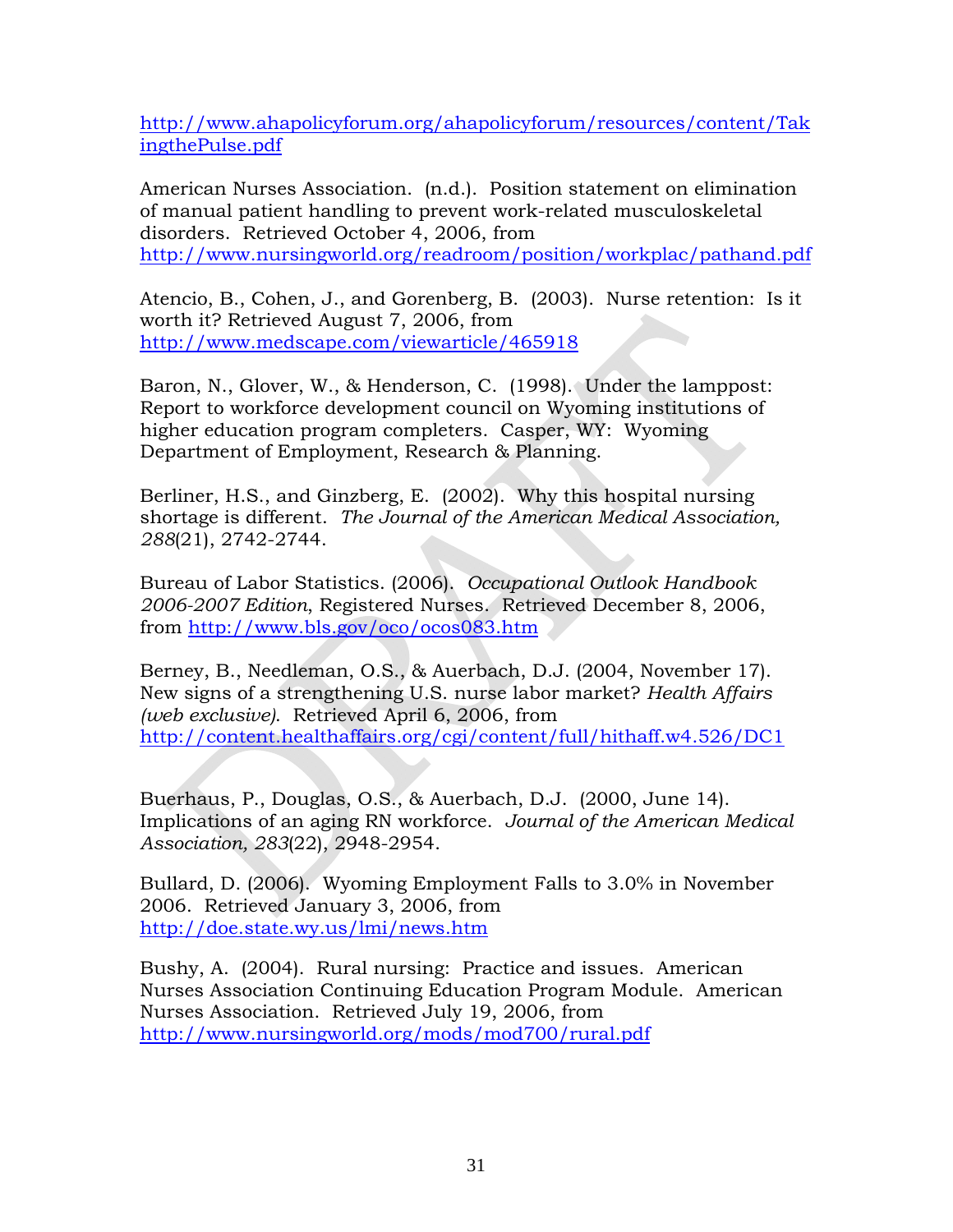Cohen, J.D. (2006). The aging nursing workforce: How to retain experienced nurses. ACHE Graduate Essay. Retrieved January 4, 2007, from

Conway, K.S. & Houtenville, A.J. (2003). Out with the old, in with the old: A closer look at younger versus older elderly migration. *Social Science Quarterly, 84*(2), 309-328.

Easton, F.F., Rossin, D.F., & Borders, W.S. (1991). Analysis of alternative scheduling policies for hospital nurses. *Production and Operations Management, 1*(2), 159-174. Retrieved December 29, 2006, from [http://www.atypon](http://www.atypon-link.com/POMS/doi/pdf/10.5555/ijop.1992.1.2.159?cookieSet=1)[link.com/POMS/doi/pdf/10.5555/ijop.1992.1.2.159?cookieSet=1](http://www.atypon-link.com/POMS/doi/pdf/10.5555/ijop.1992.1.2.159?cookieSet=1)

Fair Labor Standard Act of 1938, as amended, 29 U.S.C.A. § 207 *et.seq*. (West 2000).

Fleming, K.C., Evans, J.M., & Chutka, D.S. (2003). Caregiver and clinician shortages in an aging nation. Mayo Clinic College of Medicine. Retrieved April 11, 2006, from <http://www.mayoclinicproceedings.com/inside.asp?AID=402&UID>=

Frontier Education Center. (2004, December). Addressing the nursing shortage: Impacts and innovations in Frontier America. Ojo Sarco, NM: Frontier Education Center. Retreived July 19, 2006, from [http://www.frontierus.org/documents/finalnursing\\_text.pdf](http://www.frontierus.org/documents/finalnursing_text.pdf)

Fuguitt, G.V., Beale, C.L., Fulton, J.A., & Gibson, R.M. (1998). Recent population trends in nonmetropolitan cities and villages: From the turnaround, through reversal, to the rebound. *Research in Rural Sociology and Development, 7*, 1-21.

Ginty, M.M. (2004, November 23). Nursing shortage threatens healthcare. Retrieved July 14, 2006, from [http://www.womensenews.org/article.cfm/dyn/aid/2078/context/archi](http://www.womensenews.org/article.cfm/dyn/aid/2078/context/archive) [ve](http://www.womensenews.org/article.cfm/dyn/aid/2078/context/archive)

Glover, T. (2002). Nursing in Wyoming, part two: Turnover. *Wyoming Labor Trends, 39*(10), 1-7. Retrieved March 21, 2006, from <http://wydoe.state.wy.us/LMI/1002/a1.htm>

Hatcher, B.J. (Ed.). (2006*). Wisdom at Work: The importance of the older and experienced nurse in the workplace.* Robert Wood Johnson Foundation: Princeton, N.J. Retrieved January 4, 2007, from <http://www.rwjf.org/files/publications/other/wisdomatwork.pdf>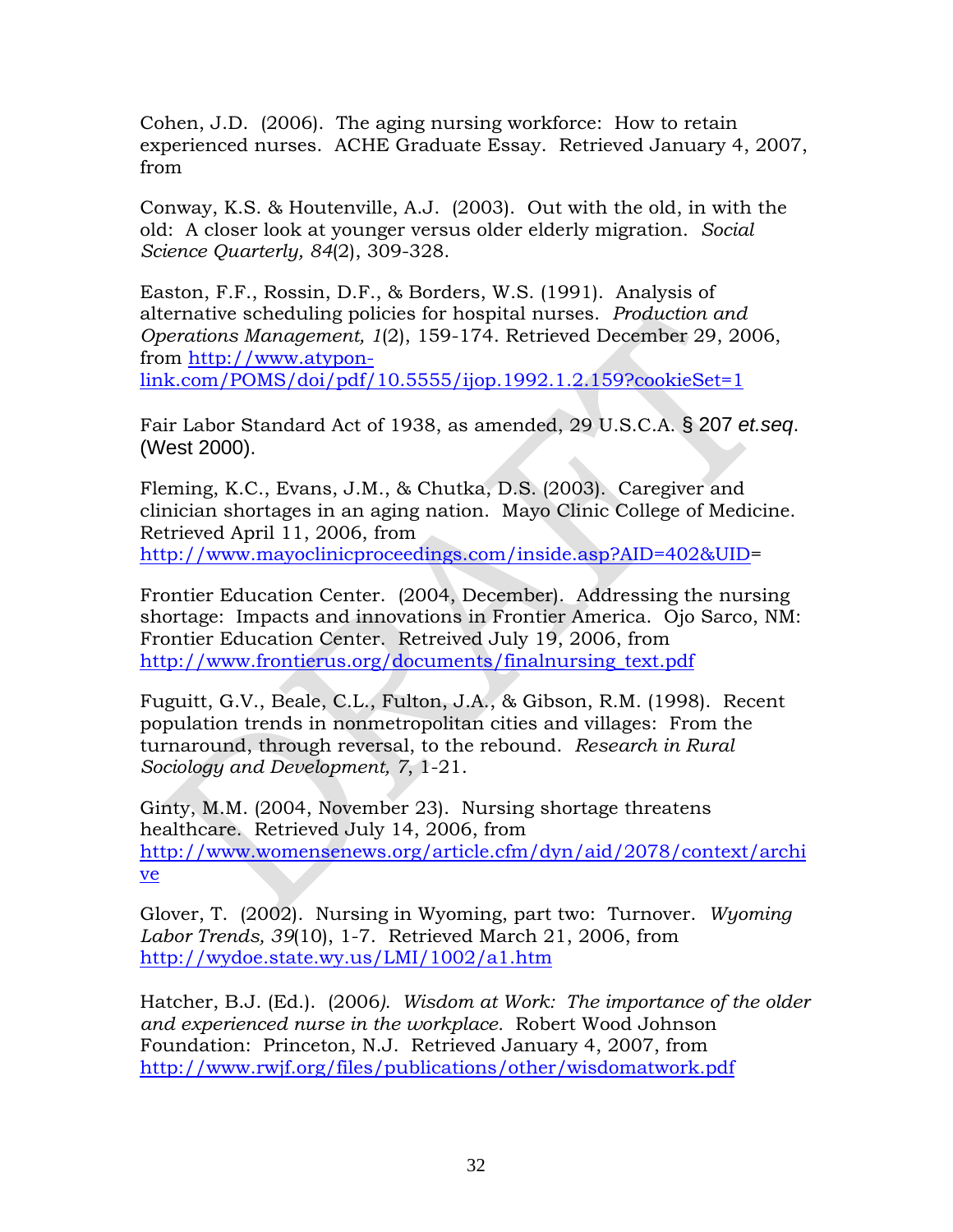Health Resources and Services Administration. (2004, September). What is behind HRSA's projected supply, demand, and shortage of registered nurses? Retrieved December 8, 2006, from <ftp://ftp.hrsa.gov/bhpr/workforce/behindshortage.pdf>

Holtom, B.C., & O'Neill, B.S. (2004). Job embeddedness: A theoretical foundation for developing a comprehensive nurse retention plan. *Journal of Nursing Administration, 34*(5), 216-227.

Joint Commission on Accreditation of Healthcare Organizations. (2005). Health care at the crossroads: Strategies for addressing the evolving nursing crisis. Retrieved March 20, 2006, from [http://www.jointcommission.org/NR/rdonlyres/5C138711-ED76-4D6F-](http://www.jointcommission.org/NR/rdonlyres/5C138711-ED76-4D6F-909F-B06E0309F36D/0/health_care_at_the_crossroads.pdf#search=%22Health%20care%20at%20the%20crossroads%3A%20%20Strategies%20for%20addressing%20the%20evolving%20nursing%20crisis%22)[909F-](http://www.jointcommission.org/NR/rdonlyres/5C138711-ED76-4D6F-909F-B06E0309F36D/0/health_care_at_the_crossroads.pdf#search=%22Health%20care%20at%20the%20crossroads%3A%20%20Strategies%20for%20addressing%20the%20evolving%20nursing%20crisis%22)[B06E0309F36D/0/health\\_care\\_at\\_the\\_crossroads.pdf#search=%22Healt](http://www.jointcommission.org/NR/rdonlyres/5C138711-ED76-4D6F-909F-B06E0309F36D/0/health_care_at_the_crossroads.pdf#search=%22Health%20care%20at%20the%20crossroads%3A%20%20Strategies%20for%20addressing%20the%20evolving%20nursing%20crisis%22) [h%20care%20at%20the%20crossroads%3A%20%20Strategies%20for%2](http://www.jointcommission.org/NR/rdonlyres/5C138711-ED76-4D6F-909F-B06E0309F36D/0/health_care_at_the_crossroads.pdf#search=%22Health%20care%20at%20the%20crossroads%3A%20%20Strategies%20for%20addressing%20the%20evolving%20nursing%20crisis%22)

[0addressing%20the%20evolving%20nursing%20crisis%22](http://www.jointcommission.org/NR/rdonlyres/5C138711-ED76-4D6F-909F-B06E0309F36D/0/health_care_at_the_crossroads.pdf#search=%22Health%20care%20at%20the%20crossroads%3A%20%20Strategies%20for%20addressing%20the%20evolving%20nursing%20crisis%22)

Jones, S.D. (2005). Labor retention: Out-migration of youth. *Wyoming Labor Force Trends, 42*(6). Retrieved January 3, 2006, from <http://doe.state.wy.us/lmi/0605/a1.htm>

Larson, J. (2002). Nursing education 2002: The nursing faculty shortage. Retrieved July 11, 2006, from [http://www.nursezone.com/stories/SpotlightOnNurses.asp?articleID=83](http://www.nursezone.com/stories/SpotlightOnNurses.asp?articleID=8373) [73](http://www.nursezone.com/stories/SpotlightOnNurses.asp?articleID=8373)

Letvak, S. (2002). Retaining the older nurse. *Journal of Nursing Administration, 32*(7/8), 387-392.

Levine, L. (2002, August 19). A shortage of registered nurses: Is it on the horizon or already here? Congressional Research Service, Library of Congress. Retrieved July 5, 2006, from [http://www.gmu.edu/departments/chpre/DONfunding/background\\_pa](http://www.gmu.edu/departments/chpre/DONfunding/background_papers/crsnurse.pdf) [pers/crsnurse.pdf](http://www.gmu.edu/departments/chpre/DONfunding/background_papers/crsnurse.pdf)

Lovell, V. (2006). Solving the nursing shortage through higher wages. Institute for Women's Policy Research. Retrieved April 5, 2006, from <http://www.iwpr.org/pdf/C363.pdf>

Needleman, J., Buerhaus, P.I., Mattke, S., Stewart, M., & Zelevinsky, K. (2001, February). Nurse staffing and patient outcomes in hospitals. Retrieved October 4, 2006, from <ftp://ftp.hrsa.gov/bhpr/nursing/staffstudy/staffing-outcomes.pdf>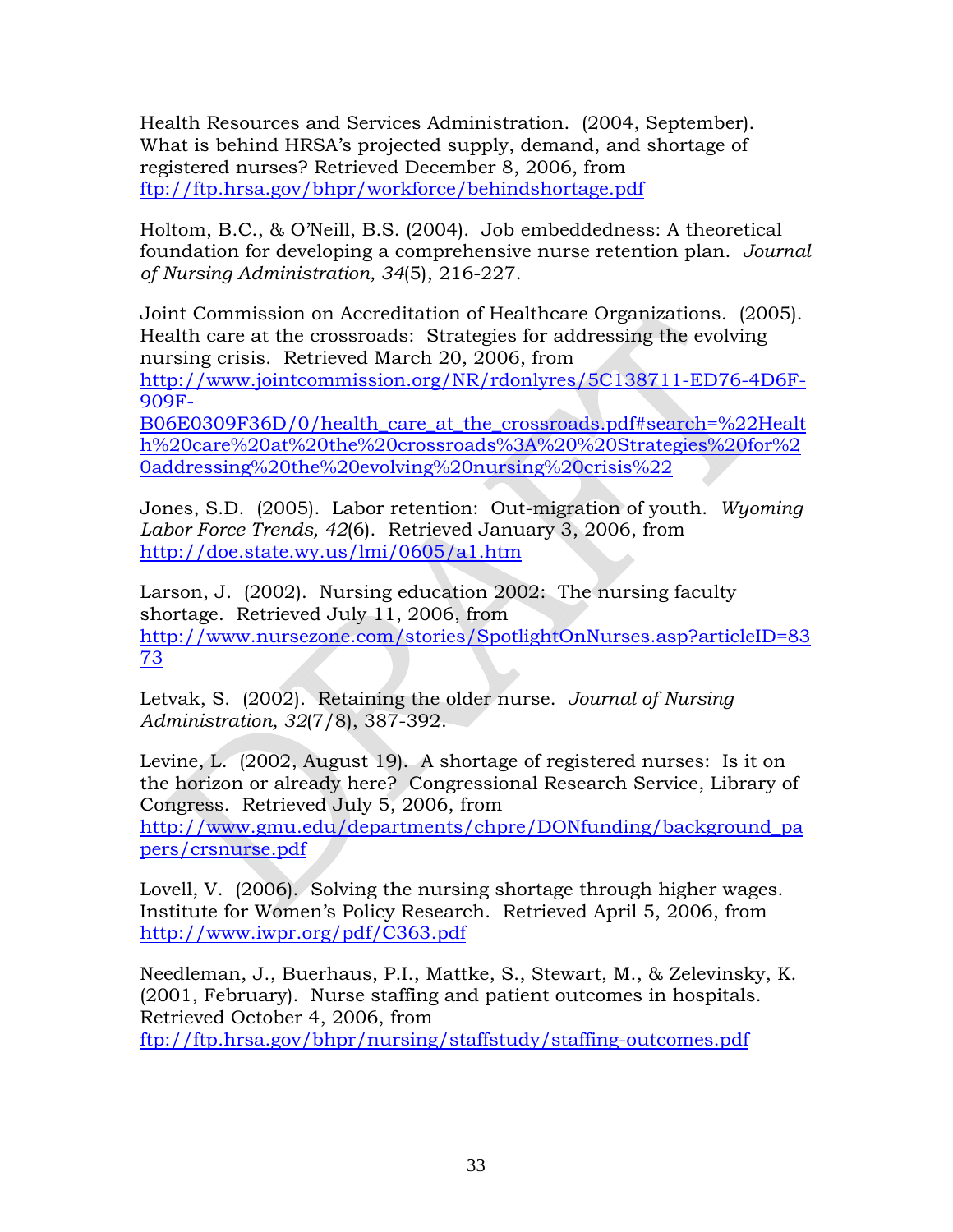Needleman, J., Buerhaus, P., Mattke, S., Stewart, M., & Zelevinsky, K. (2002, May). Nurse-staffing levels and the quality of care in hospitals. *New England Journal of Medicine, 346*(22), 1715-1722.

Norman, L.D., Donelan, K., Buerhaus, P.I., Willis, G., Williams, M., Ulrich, B., et al. (2005). The older nurse in the workplace: Does age matter? *Nursing Economics, 23*(6), 282-289. Retrieved August 7, 2006, from <http://www.medscape.com/viewarticle/521375>

Peter D. Hart Research Associates. (2001). The nurse shortage: Perspectives from current direct care nurses and former direct care nurses. Retrieved December 28, 2006, from [http://www.aft.org/pubs](http://www.aft.org/pubs-reports/healthcare/Hart_Report.pdf)[reports/healthcare/Hart\\_Report.pdf](http://www.aft.org/pubs-reports/healthcare/Hart_Report.pdf) 

Peterson, C.A. (2001). Nursing shortage: Not a simple problem – no easy answers. *Online Journal of Issues in Nursing, 6*(1). Retrieved July 19, 2006, from [http://www.nursingworld.org/ojin/topic14/tpc14\\_1.htm](http://www.nursingworld.org/ojin/topic14/tpc14_1.htm)

Safe Nursing and Patient Care Act of 2005. H.R. 791, 109th Cong. (2005).

Sandefur, G.D. & Scott, W.J. (1981). A dynamic analysis of migration: An assessment of the effects of age, family and career variables. *Demography, 18*(3), 355-368.

Schumacher, E.J. (2001). The earnings and employment of nurses in an era of cost containment. *Industrial and Labor Relations 55*(1). Retrieved July 19, 2006, from<http://www.ecu.edu/econ/wp/99/ecu9910.pdf>

Smith, L., Folkard, S., Tucker, P., & Macdonald, I. (1998). Work shift duration: A review comparing eight hour and 12 hour shift systems. *Occupational and Environmental Medicine, 55*, 217-229. Retrieved December 29, 2006, from <http://oem.bmj.com/cgi/reprint/55/4/217.pdf>

Skillman, S.M., Palazzo, L., Keepnews, D., & Hart. L.G. (2005). *Characteristics of registered nurses in rural and urban areas: Implications for strategies to alleviate nursing shortages in the United States* (Working Paper No. 91). University of Washington, Center for Health Workforce Studies. Retrieved January 2, 2007, from <http://depts.washington.edu/uwrhrc/uploads/CHWSWP91.pdf>

The American Organization of Nurse Executives. (2003, December). Policy statement on mandatory overtime. Retrieved July 14, 2006, from [http://www.ohanet.org/advocacy/state/issues/position/overtime\\_AONE](http://www.ohanet.org/advocacy/state/issues/position/overtime_AONE.pdf) [.pdf](http://www.ohanet.org/advocacy/state/issues/position/overtime_AONE.pdf)